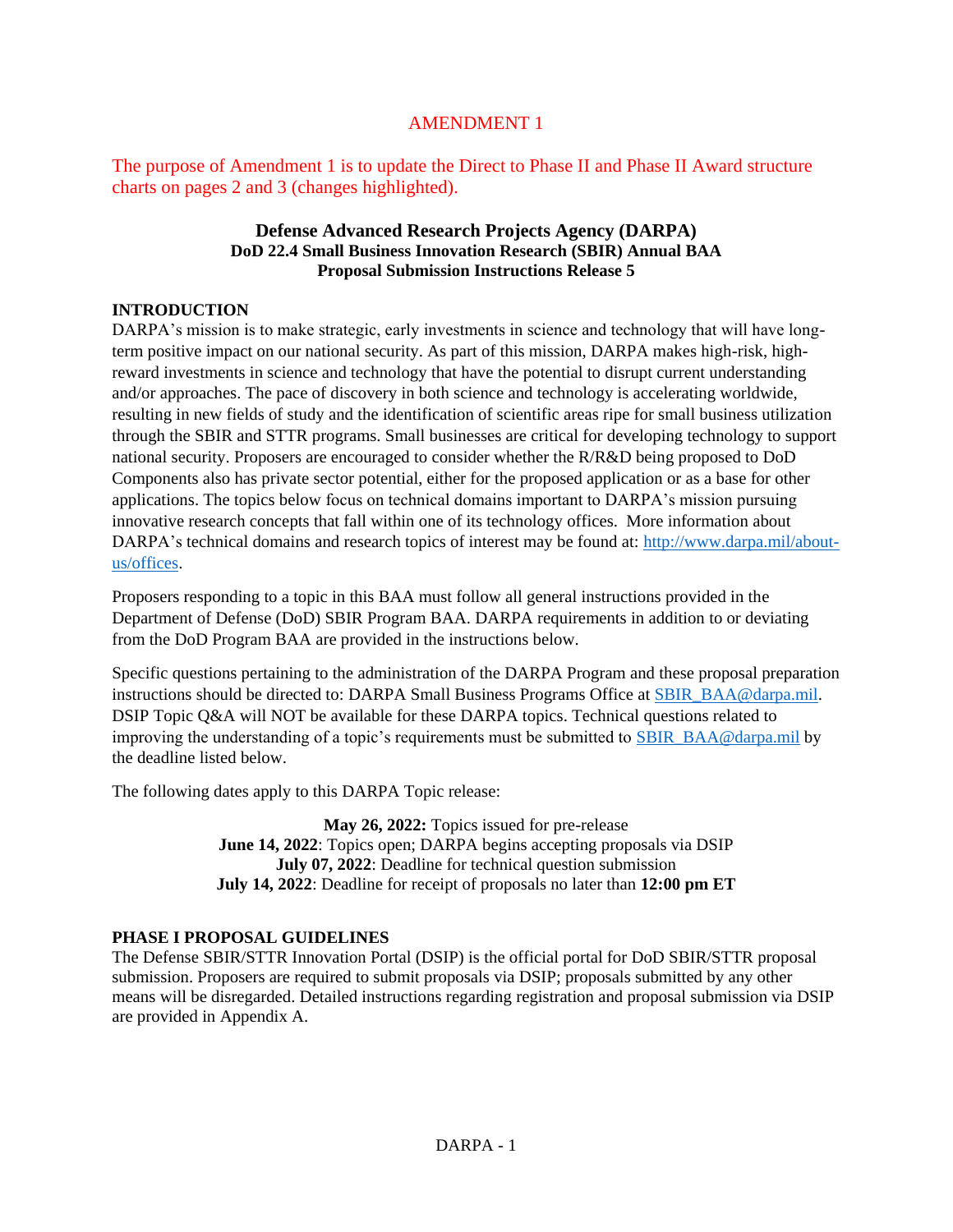## **Current Release Award Structure by Topic**

|                  | Phase I             |                 |                                |
|------------------|---------------------|-----------------|--------------------------------|
| Topic Number     | Technical<br>Volume | Award<br>Amount | Period of<br>Performance (PoP) |
|                  |                     |                 |                                |
| HR0011SB20224-08 | 25 pages            | \$256,000       | 10 months                      |

### **Technical Volume (Volume 2)**

The technical volume is not to exceed 20 pages and must follow the formatting requirements provided in the DoD SBIR Program BAA. Phase I commercialization strategy shall not exceed 5 pages. This should be the last section of the Technical Volume and will not count against the 20 page limit.

## **Content of the Technical Volume**

Proposers should refer to the DARPA Phase I Proposal Instructions, provided in Appendix A and on the DARPA Small Business site [\(https://www.darpa.mil/work-with-us/for-small](https://www.darpa.mil/work-with-us/for-small-businesses/participate-sbir-sttr-program)[businesses/participate-sbir-sttr-program\)](https://www.darpa.mil/work-with-us/for-small-businesses/participate-sbir-sttr-program).

## **Cost Volume (Volume 3)**

Please see the chart above for award amounts listed by topic. Proposers are required to use the Phase I – Volume 3: Cost Proposal Template (Excel Spreadsheet) provided on the DARPA Small Business site [\(https://www.darpa.mil/work-with-us/for-small-businesses/participate-sbir-sttr](https://www.darpa.mil/work-with-us/for-small-businesses/participate-sbir-sttr-program)[program\)](https://www.darpa.mil/work-with-us/for-small-businesses/participate-sbir-sttr-program).

### **Company Commercialization Report (CCR) (Volume 4)**

Completion of the CCR as Volume 4 of the proposal submission in DSIP is required. Please refer to the DoD SBIR Program BAA for full details on this requirement. Information contained in the CCR will not be considered by DARPA during proposal evaluations.

### **Supporting Documents (Volume 5)**

In addition to the documents required by DoD, small businesses may also submit additional documentation to support the Technical Volume (Volume 2) and the Cost Volume (Volume 3) in Volume 5.

## **DIRECT TO PHASE II PROPOSAL GUIDELINES**

Proposers should refer to the DARPA Direct to Phase II Proposal Instructions, provided on the DSIP Submission site.

### **Current Release Award Structure by Topic**

|                     | Direct to Phase II |           |            |           |            |
|---------------------|--------------------|-----------|------------|-----------|------------|
| <b>Topic Number</b> |                    |           | Period of  |           |            |
|                     | Tech               | Award     | Perfomance | Option    |            |
|                     | Volume             | Amount    | (PoP)      | Amount    | Option PoP |
| HR0011SB20224-08    | 65 pages           | \$750,000 | 12 months  | \$750,000 | 12 months  |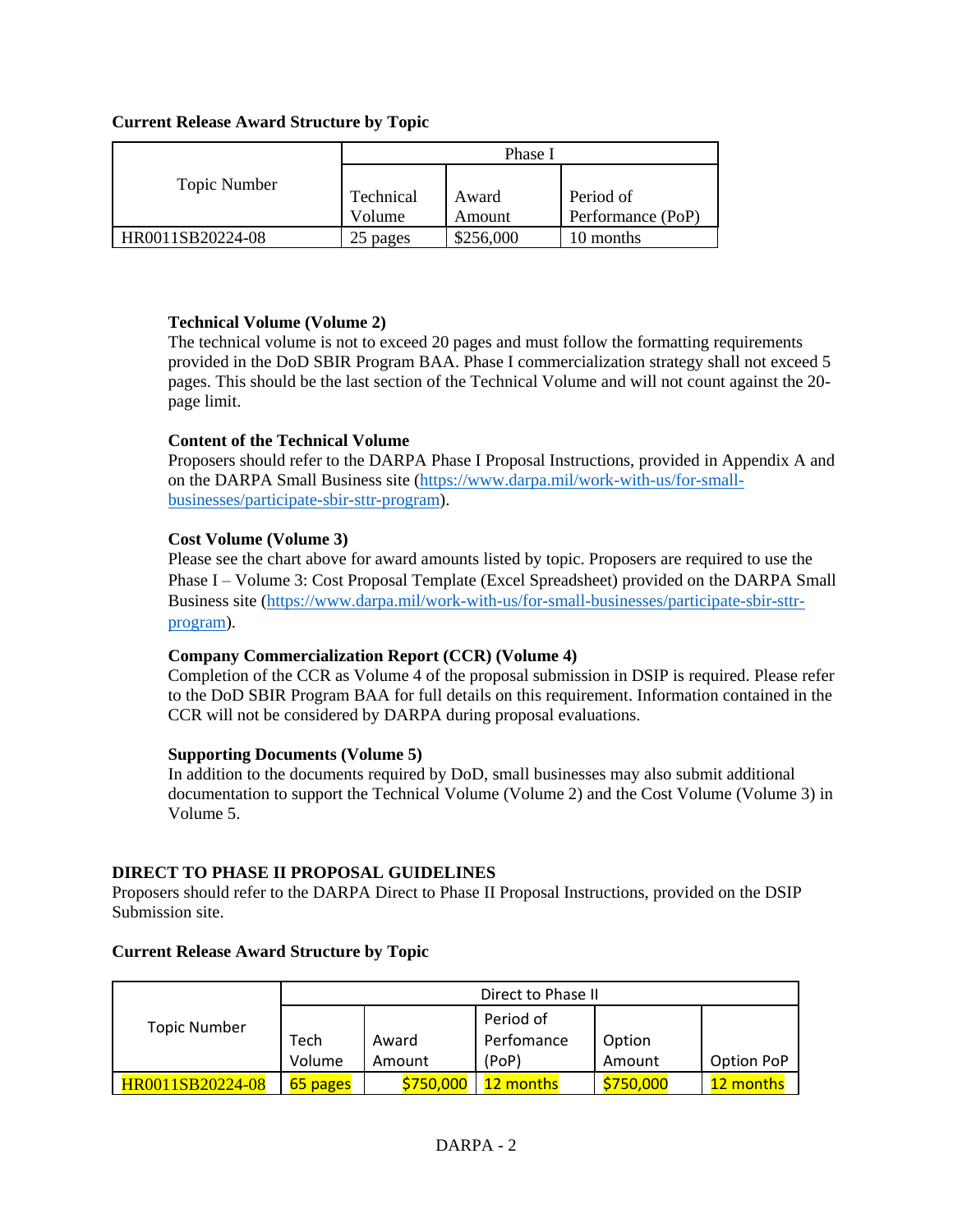## **Technical Volume (Volume 2)**

If a proposer can provide adequate documentation to substantiate that the scientific and technical merit and feasibility described in the Phase I section of the topic has been met and describes the potential commercial applications, the Direct to Phase II (DP2) authority allows the Department of Defense (DoD) to make an award to a small business concern under Phase II of the SBIR program without regard to whether the small business concern was provided an award under Phase I of an SBIR program. This topic is accepting DP2 proposal submissions.

DP2 Feasibility Documentation shall not exceed 20 pages. DP2 Technical Proposal shall not exceed 40 pages. Phase II commercialization strategy shall not exceed 5 pages. This should be the last section of the Technical Volume and will not count against the 40-page limit.

## **Content of the Technical Volume**

Proposers should refer to the DARPA DP2 Proposal Instructions, provided in Appendix B and on the DARPA Small Business site [\(https://www.darpa.mil/work-with-us/for-small](https://www.darpa.mil/work-with-us/for-small-businesses/participate-sbir-sttr-program)[businesses/participate-sbir-sttr-program\)](https://www.darpa.mil/work-with-us/for-small-businesses/participate-sbir-sttr-program).

## **Cost Volume (Volume 3)**

Please see the chart above for award amounts listed by topic. Proposers are required to use the Direct to Phase II – Volume 3: Cost Proposal Template (Excel Spreadsheet) provided on the DARPA Small Business site [\(https://www.darpa.mil/work-with-us/for-small](https://www.darpa.mil/work-with-us/for-small-businesses/participate-sbir-sttr-program)[businesses/participate-sbir-sttr-program\)](https://www.darpa.mil/work-with-us/for-small-businesses/participate-sbir-sttr-program).

## **Company Commercialization Report (CCR) (Volume 4)**

Completion of the CCR as Volume 4 of the proposal submission in DSIP is required. Please refer to the DoD SBIR Program BAA for full details on this requirement. Information contained in the CCR will not be considered by DARPA during proposal evaluations.

## **Supporting Documents (Volume 5)**

In addition to the documents required by DoD, small businesses may also submit additional documentation to support the Technical Volume (Volume 2) and the Cost Volume (Volume 3) in Volume 5.

## **PHASE II PROPOSAL GUIDELINES**

Phase II proposals may only be submitted by Phase I awardees. Should DARPA have funding available and decide to proceed with a Phase II, proposers awarded a Phase I contract will be eligible to submit a proposal for Phase II and will be contacted to do so by the DARPA Small Business Programs Office at the appropriate time during their Phase I period of performance. Phase II proposals will be evaluated in accordance with the applicable DoD or DARPA SBIR BAA. Phase II selection(s) are at the sole discretion of the government and are subject to funding availability and Phase I performance.

|                  | Phase II |           |            |         |            |
|------------------|----------|-----------|------------|---------|------------|
| Topic Number     |          |           | Period of  |         |            |
|                  | Tech     | Award     | Perfomance | Option  |            |
|                  | Volume   | Amount    | (PoP)      | Amount  | Option PoP |
| HR0011S210002-08 | 45 pages | \$750,000 | 2 months   | 750,000 | 12 months  |

## **Current Release Award Structure by Topic**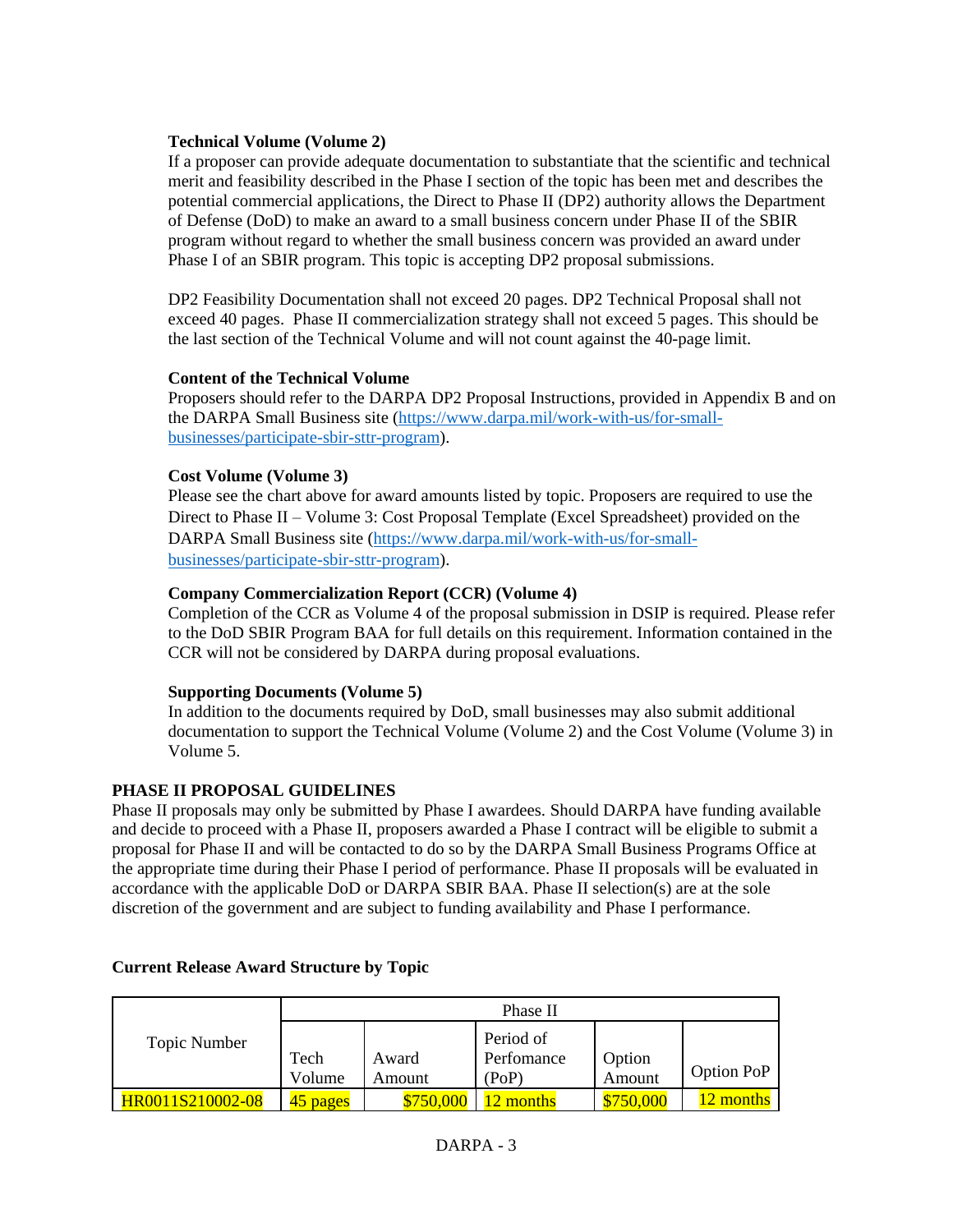Technical Proposal shall not exceed 40 pages. Phase II commercialization strategy shall not exceed 5 pages. It should be the last section of the Technical Volume and will not count against the 40-page limit.

## **DISCRETIONARY TECHNICAL AND BUSINESS ASSISTANCE (TABA)**

DARPA does not offer TABA funding.

## **EVALUATION AND SELECTION**

All proposals will be evaluated in accordance with the evaluation criteria listed in the DoD SBIR 2022.4 BAA. DARPA will conduct an evaluation of each conforming proposal. Proposals that do not comply with the requirements detailed in this BAA and the research objective(s) of the corresponding topic are considered non-conforming and therefore are not evaluated nor considered for award.

Using the evaluation criteria, the Government will evaluate each proposal in its entirety, documenting the strengths and weaknesses relative to each evaluation criterion, and, based on these identified strengths and weaknesses, determine the proposal's overall selectability. Proposals will not be evaluated against each other during the evaluation process, but rather evaluated on their own individual merit to determine how well the proposal meets the criteria stated in this BAA and the corresponding DARPA topic.

Awards will be made to proposers whose proposals are determined to be the most advantageous to the Government, consistent with instructions and evaluation criteria specified in the DoD SBIR 2022.4 BAA and availability of funding. Given the limited funding available for each topic released, not all proposals considered selectable will be selected for funding.

For the purposes of this proposal evaluation process, a selectable proposal is defined as follows:

Selectable: A selectable proposal is a proposal that has been evaluated by the Government against the evaluation criteria listed in the DoD SBIR 2022.4 BAA and DARPA topic, and the strengths of the overall proposal outweighs its weaknesses. Additionally, there are no accumulated weaknesses that would require extensive negotiations and/or a resubmitted proposal.

For the purposes of this proposal evaluation process, a non-selectable proposal is defined as follows:

Non-Selectable: A proposal is considered non-selectable when the proposal has been evaluated by the Government against the evaluation criteria listed in the DoD SBIR 2022.4 BAA and DARPA topic, and the strengths of the overall proposal do not outweigh its weaknesses.

Proposing firms will be notified of selection or non-selection status for a Phase I award within 90 days of the closing date of the DoD SBIR 2022.4 BAA. It is the policy of DARPA to treat all proposals as source selection information and to disclose their contents only for the purpose of evaluation. Restrictive notices notwithstanding, during the evaluation process, submissions may be handled by support contractors for administrative purposes and/or to assist with technical evaluation. All DARPA support contractors are expressly prohibited from performing DARPA-sponsored technical research and are bound by appropriate nondisclosure agreements. Input on technical aspects of the proposals may be solicited by DARPA from other Government and/or non-Government consultants/experts who are strictly bound by the appropriate non-disclosure requirements. No submissions will be returned. Upon completion of the evaluation and selection process, an electronic copy of each proposal received will be retained at DARPA.

Proposal titles, abstracts, anticipated benefits, and keywords of proposals that are selected for contract award will undergo a DARPA Policy and Security Review. Proposal titles, abstracts, anticipated benefits,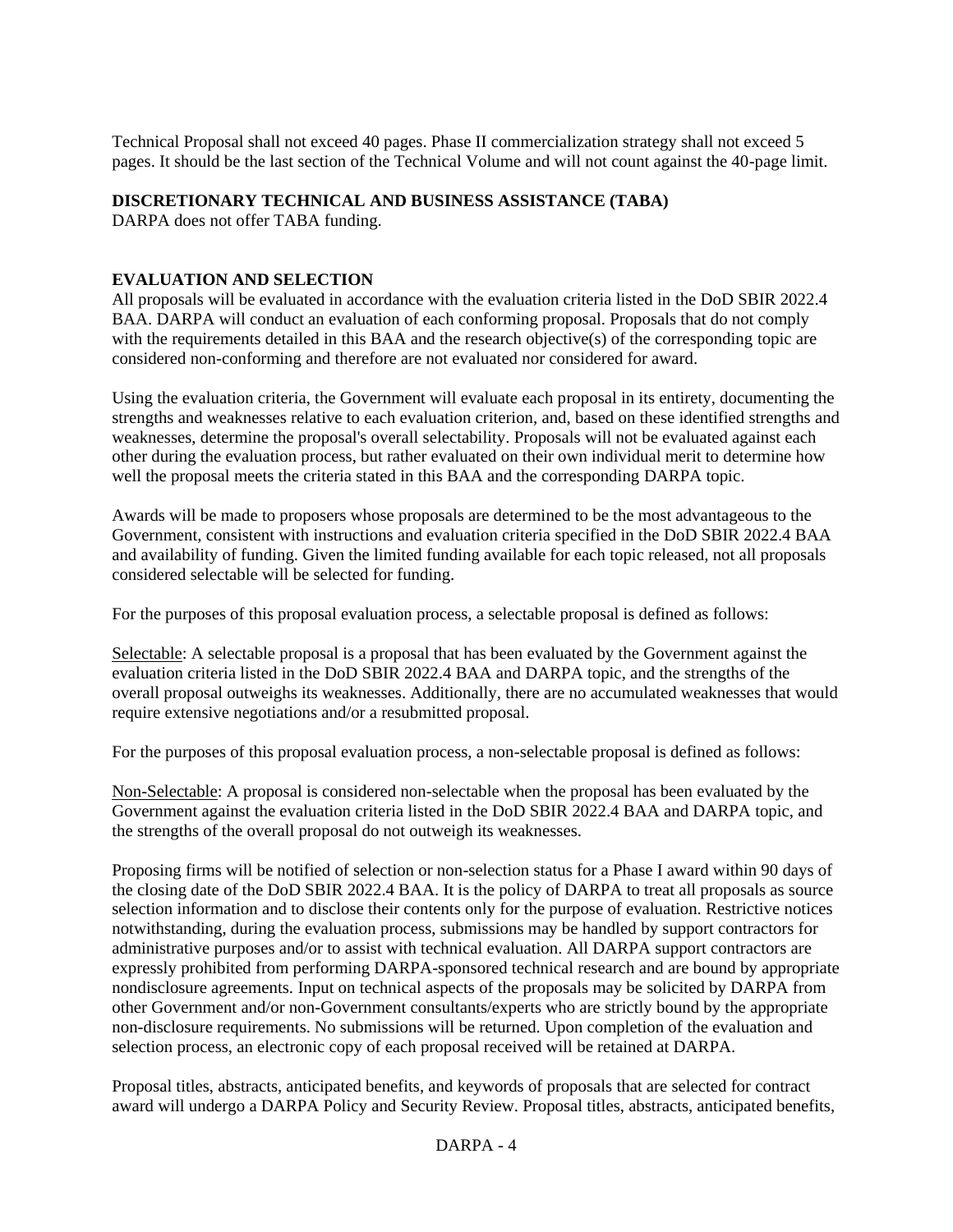and keywords are subject to revision and/or redaction by DARPA. Final approved versions of proposal titles, abstracts, anticipated benefits, and keywords may appear on the DoD SBIR/STTR awards website and/or the SBA's SBIR/STTR award website (https://www.sbir.gov/sbirsearch/award/all).

Refer to the DoD SBIR 2022.4 Program BAA for procedures to protest the Announcement. As further prescribed in FAR 33.106(b), FAR 52.233-3, Protests regarding the selection decision should be submitted to:

> DARPA Contracts Management Office (CMO) 675 N. Randolph Street Arlington, VA 22203 E-mail: scott.ulrey@darpa.mil and sbir@darpa.mil

## **AWARD AND CONTRACT INFORMATION**

## **1. General Award Information**

Multiple awards are anticipated. DARPA may award FAR-based government contracts (Firm- Fixed Price or Cost-Plus Reimbursement) or Other Transactions for Prototypes agreement (under the authority of 10 U.S.C. § 2371b) subject to approval of the Contracting Officer. The amount of resources made available for each topic issued under this BAA will depend on the quality of the proposals received and the availability of funds.

Small businesses that are owned in majority part by multiple venture capital operating companies (VCOCs), hedge funds, or private equity funds are eligible to submit applications or receive awards.

The Government reserves the right to select for negotiation all, some, one, or none of the proposals received in response to this announcement and to make awards with or without communications with proposers. Additionally, the Government reserves the right to award all, some, one, or none of the options on the contract(s)/agreement(s) of the performers based on available funding and technical performance. If warranted, portions of resulting awards may be segregated into pre-priced options. Additionally, DARPA reserves the right to accept proposals in their entirety or to select only portions of proposals for award. In the event that DARPA desires to award only portions of a proposal, negotiations may be opened with that proposer. The Government reserves the right to fund proposals in phases with options for continued work, as applicable.

The Government reserves the right to request any additional, necessary documentation once it makes the award instrument determination. The Government reserves the right to remove a proposal from award consideration should the parties fail to reach agreement on award terms, conditions, and price within a reasonable time, and/or the proposer fails to provide requested additional information within three business days.

In all cases, the Government Contracting Officer reserves the right to select award instrument type, regardless of instrument type proposed, and to negotiate all instrument terms and conditions with selectees. DARPA will apply publication or other restrictions, as necessary, if it determines that the research resulting from the proposed effort will present a high likelihood of disclosing performance characteristics of military systems or manufacturing technologies that are unique and critical to defense. Any award resulting from such a determination will include a requirement for DARPA permission before publishing any information or results on the program. For more information on publication restrictions, see the DoD SBIR 2022.4 BAA.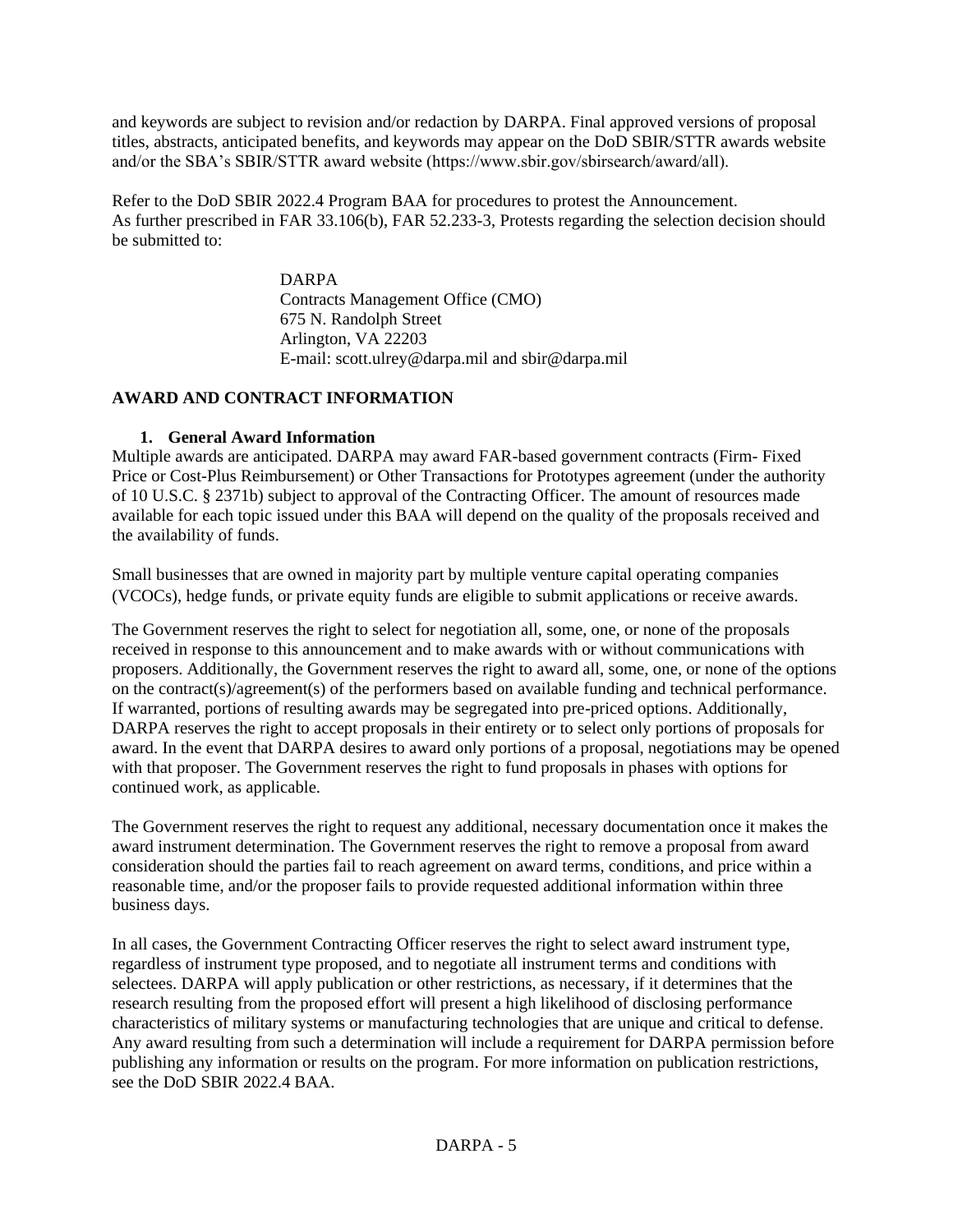Because of the desire to streamline the award negotiation and program execution process, proposals identified for negotiation will result in negotiating a type of instrument for award that is in the best interest of the Government. In the case of an OT for Prototype agreement under DARPA's authority to award OTs for prototype projects, 10 U.S.C. § 2371b, use of an OT provides significant opportunities for flexible execution to assist in meeting DARPA's aggressive SBIR/STTR program goals.

All proposers that wish to consider an OT award should carefully read the following:

The flexibility of the OT award instrument is beneficial to the program because the Performer will be able to apply its best practices as required to carry out the research project that may be outside of the Federal Acquisition Regulation (FAR) process-driven requirements. Streamlined practices will be used, such as milestone-driven performance, intended to reduce time and effort on award administration tasks and permit performers to focus on the research effort and rapid prototyping. Because of this ability, OTs provide the Agreements Officer the flexibility to create an award instrument that contains terms and conditions that promote commercial transition, reduce some administratively burdensome acquisition regulations, and meet SBIR/STTR program goals.

Proposers must only propose an OT agreement with fixed payable milestones. Fixed payable milestones are fixed payments based on successful completion of the milestone accomplishments agreed to in the milestone plan. Refer to the Other Transactions for Prototypes Fact Sheet and Other Transaction for Prototype Agreement, available at [https://www.darpa.mil/work-with-us/for-small-businesses/participate](https://www.darpa.mil/work-with-us/for-small-businesses/participate-sbir-sttr-program)[sbir-sttr-program.](https://www.darpa.mil/work-with-us/for-small-businesses/participate-sbir-sttr-program) Specific milestones will be based upon the research objectives detailed in the topic.

Please see<https://www.darpa.mil/work-with-us/for-small-businesses/participate-sbir-sttr-program> for more information on OTs.

## **2. Transition and Commercialization Support Program (TCSP)**

DARPA will provide services to Phase II or DP2 awardees upon contract execution through the Transition and Commercialization Support Program (TCSP) at no cost to awardees. The TCSP goal is to maximize the potential for SBIR/STTR companies to move their technology beyond Phase II, and into other research and development programs for further maturity, or into solutions or products for DoD acquisition programs, other Federal programs, and/or the commercial market. Please visit https://www.darpa.mil/work-with-us/for-small-businesses/commercialization-continued for more information on DARPA TCSP.

## **3. Embedded Entrepreneurship Initiative**

Awardees of SBIR funding pursuant to this BAA may be eligible to participate in the DARPA Embedded Entrepreneurship Initiative (EEI) during the Period of Performance. Invitation to participate in EEI is at the sole discretion of the Government based on evaluation of technical and commercial factors and subject to program balance and the availability of funding. EEI is a limited scope program offered by DARPA, at DARPA's discretion, to a small subset of awardees. The goal of DARPA's EEI is to increase the likelihood that DARPA-funded technologies take root in the U.S. and provide new capabilities for national defense. EEI supports DARPA's mission "to make pivotal investments in breakthrough technologies and capabilities for national security" by accelerating the transition of innovations out of the lab and into new capabilities for the Department of Defense (DoD). EEI investment supports development of a robust and deliberate Go-to-Market strategy for selling technology product to the government and commercial markets and positions DARPA awardees to attract U.S. investment. The following is for informational and planning purposes only and does not constitute solicitation of proposals to the EEI.

There are three elements to DARPA's EEI: (1) A Senior Commercialization Advisor (SCA) from DARPA who works with the Program Manager (PM) to examine the business case for the awardee's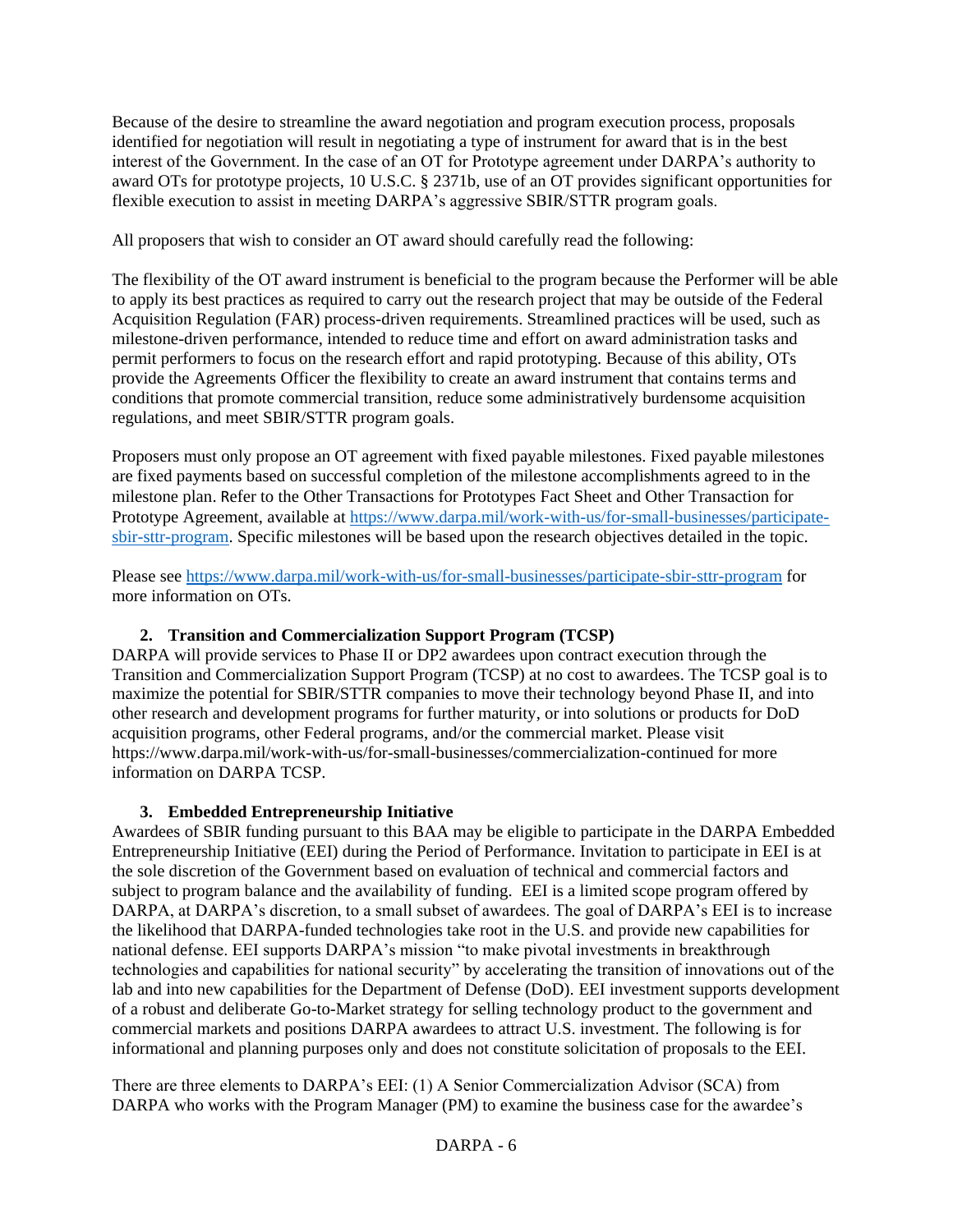technology and uses commercial methodologies to identify steps toward achieving a successful transition of technology to the government and commercial markets; (2) Connections to potential industry and investor partners via EEI's Investor Working Groups; and (3) Additional funding on an awardee's contract for the awardee to hire an embedded entrepreneur to achieve specific milestones in a Go-to-Market strategy for transitioning the technology to products that serve both defense and commercial markets. This embedded entrepreneur's qualifications should include business experience within the target industries of interest, experience in commercializing early stage technology, and the ability to communicate and interact with technical and non-technical stakeholders. Funding for EEI is typically no more than \$250,000 per awardee over the duration of the award. An awardee may apportion EEI funding to hire more than one embedded entrepreneur, if achieving the milestones requires different expertise that can be obtained without exceeding the awardee's total EEI funding. The EEI effort is intended to be conducted concurrent with the research program without extending the period of performance.

## *EEI Application Process*:

After receiving an award under the solicitation, awardees interested in being considered for EEI should notify their DARPA Program Manager (PM) during the period of performance. Timing of such notification should ideally allow sufficient time for DARPA and the awardee to review the awardee's initial transition plan, identify milestones to achieve under EEI, modify the award, and conduct the work required to achieve such milestones within the original award period of performance. These steps may take 9-18 months to complete, depending on the technology. If the DARPA PM determines that EEI could be of benefit to transition the technology to product(s) the Government needs, the PM will refer the performer to DARPA Commercial Strategy.

DARPA Commercial Strategy will then contact the performer, assess fitness for EEI, and in consultation with the DARPA technical office, determine whether to invite the performer to participate in the EEI. Factors that are considered in determining fitness for EEI include DoD/Government need for the technology; competitive approaches to enable a similar capability or product; risks and impact of the Government's being unable to access the technology from a sustainable source; Government and commercial markets for the technology; cost and affordability; manufacturability and scalability; supply chain requirements and barriers; regulatory requirements and timelines; Intellectual Property and Government Use Rights, and available funding.

Invitation to participate in EEI is at the sole discretion of DARPA and subject to program balance and the availability of funding. EEI participants' awards may be subsequently modified bilaterally to amend the Statement of Work to add negotiated EEI tasks, provide funding, and specify a milestone schedule which will include measurable steps necessary to build, refine, and execute a Go-to-Market technology transition plan aimed at delivering new capabilities for national defense. Milestone examples are available at: [https://www.darpa.mil/work-with-us/contract-management.](https://www.darpa.mil/work-with-us/contract-management)

Awardees under this solicitation are eligible to be considered for participation in EEI, but selection for award under this solicitation does not imply or guarantee participation in EEI.

For more information please refer to the EEI website [https://eei.darpa.mil/.](https://eei.darpa.mil/)

### **ADDITIONAL INFORMATION**

DARPA intends to use electronic mail for all correspondence regarding these topics. Questions related to the technical aspect of the research objectives and awards specifically related to a topic should be emailed to [SBIR\\_BAA@darpa.mil.](mailto:SBIR_BAA@darpa.mil) Please reference the topic number in the subject line. All questions must be in English and must include the name, email address, and the telephone number of a point of contact.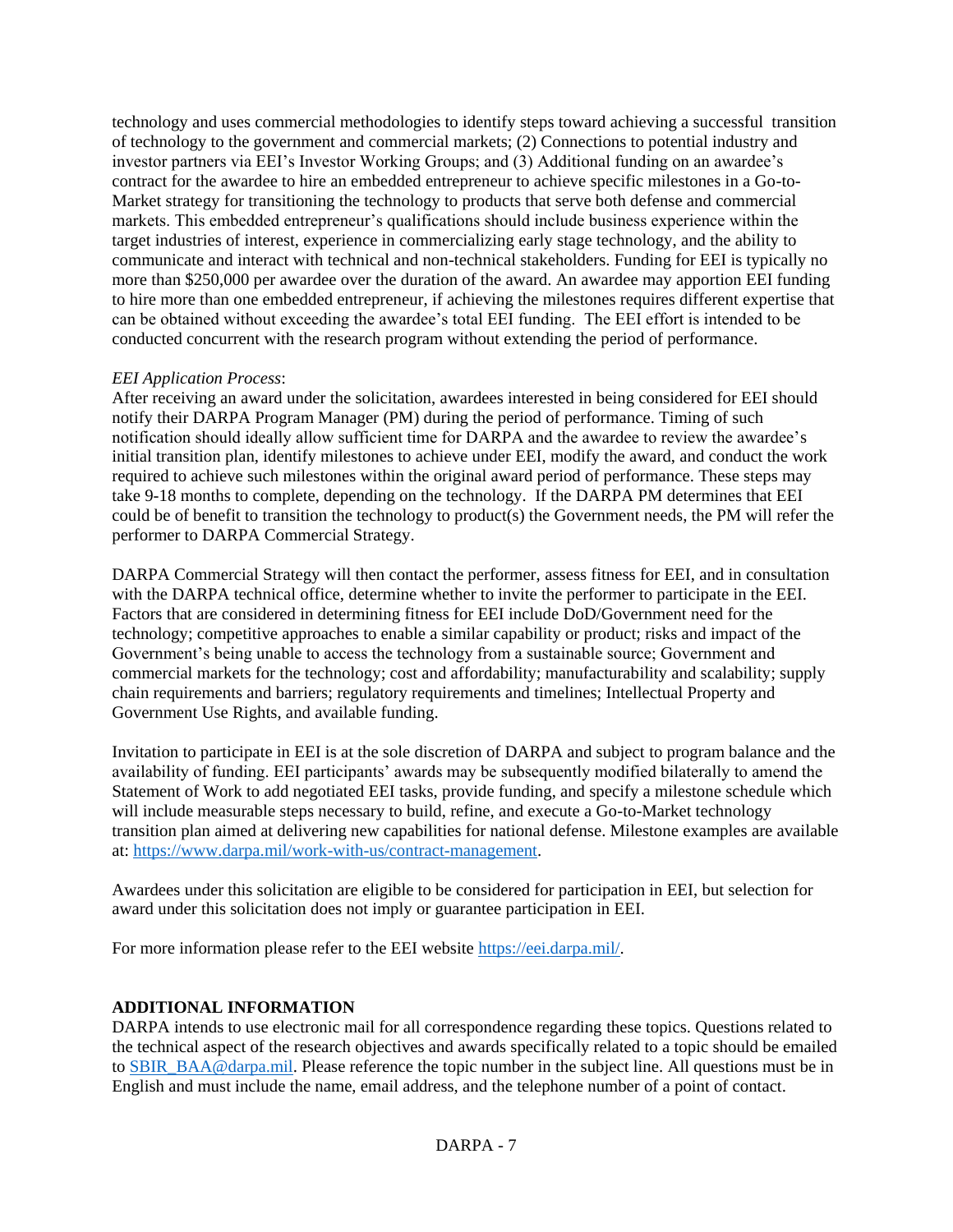DARPA will attempt to answer questions in a timely manner; however, questions submitted within seven (7) calendar days of the proposal due date listed herein may not be answered. DARPA will post a consolidated Frequently Asked Questions (FAQ) document. To access the posting please visit: [http://www.darpa.mil/work-with-us/opportunities.](http://www.darpa.mil/work-with-us/opportunities) Under the topic number summary, there will be a link to the FAQ. The FAQ will be updated on an ongoing basis until one week prior to the proposal due date.

Technical support for the Defense SBIR/STTR Innovation Portal (DSIP) is available Monday through Friday, 9:00 a.m. – 5:00 p.m. ET. Requests for technical support must be emailed to [DoDSBIRSupport@reisystems.com](mailto:DoDSBIRSupport@reisystems.com) with a copy to [SBIR\\_BAA@darpa.mil.](mailto:SBIR_BAA@darpa.mil)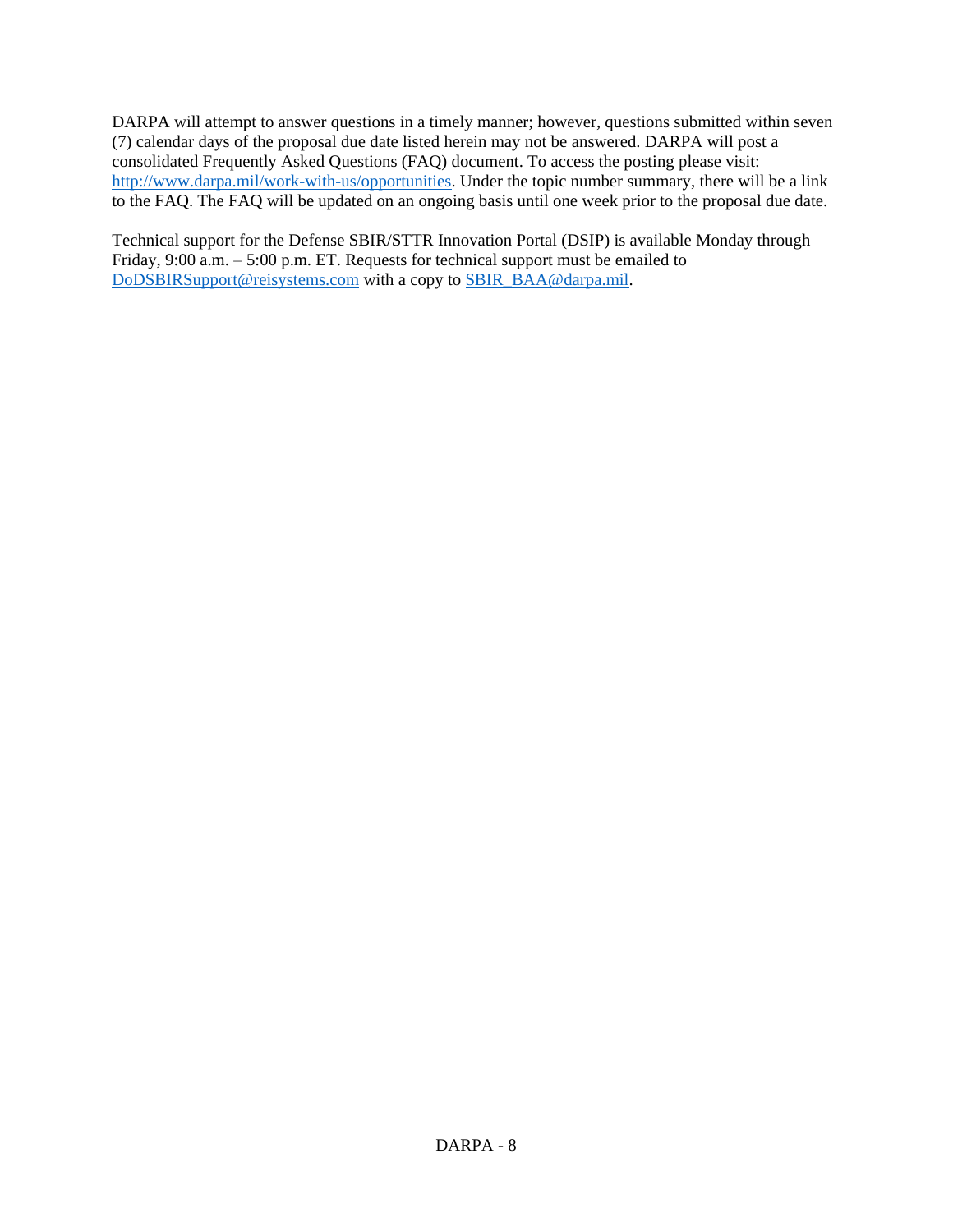## **DARPA SBIR 22.4 Topic Index Release 5**

HR0011SB20224-08 Advanced Intuitive Interfaces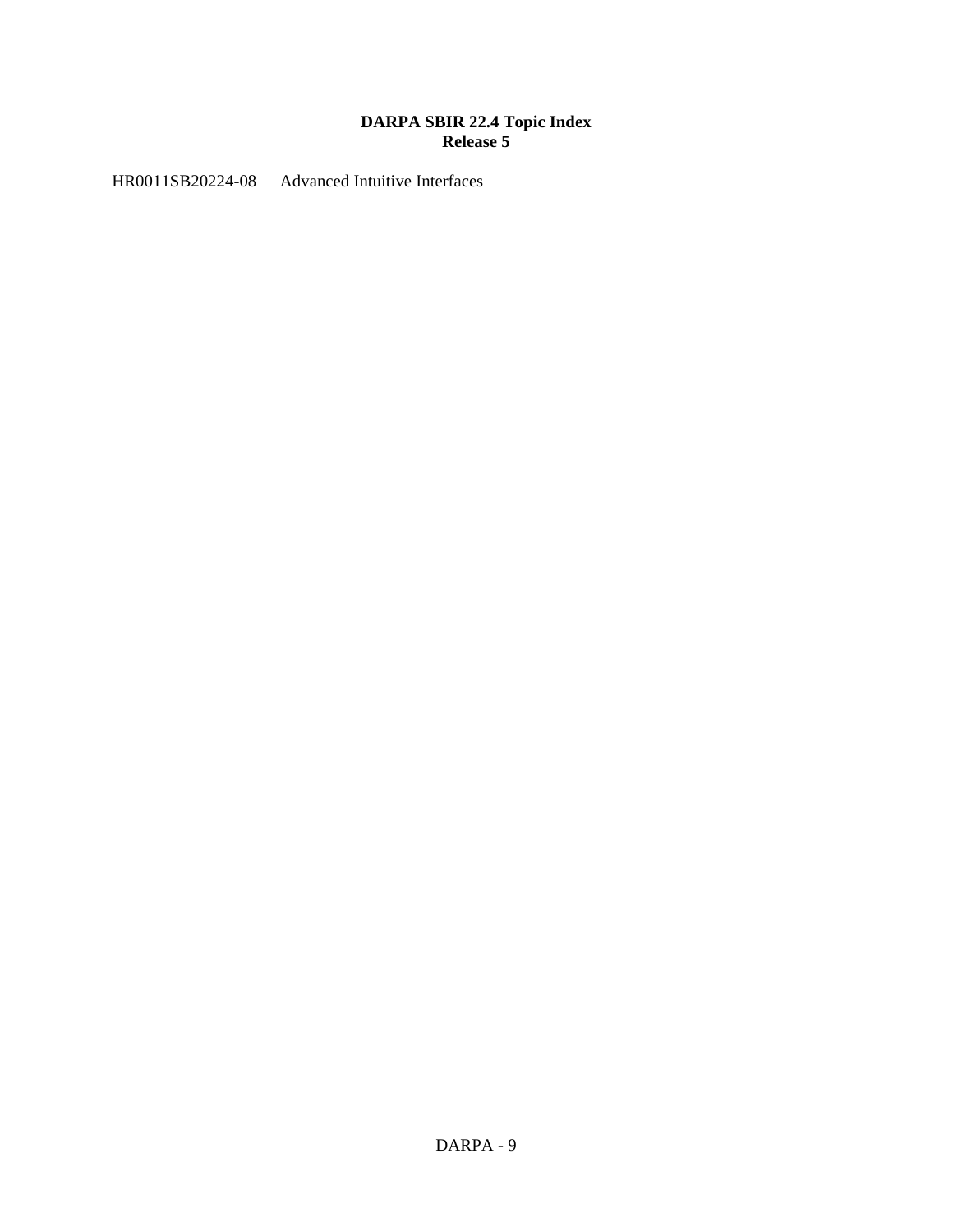## HR0011SB20224-08 TITLE: Advanced Intuitive Interfaces

## OUSD (R&E) MODERNIZATION PRIORITY: Autonomy

## TECHNOLOGY AREA(S): Human Systems

OBJECTIVE: Develop 'plug and play' proprioceptive and vestibular interface technologies to improve the fidelity of immersive, rapidly-reconfigurable simulation environments.

DESCRIPTION: Advances in increasing the fidelity of simulated environments and in generating novel control interfaces have mainly been in the visual and audio domains to the exclusion of other sensory systems. This creates a number of challenges:

- It limits the potential for low-cost training systems to create a high-fidelity immersive experience; this may be a reason training with virtual reality (VR) and augmented reality (AR) have not shown consistent advantages over non-immersive methods in training, for instance (Kaplan, et al., 2021).
- A mismatch between vestibular and visual systems creates motion sickness (Geyer & Biggs, 2018).
- The visual and audio systems remain bottlenecks for information transfer between the system and the human operator.

There are emerging methods for proprioceptive, tactile, and vestibular 'displays', however these mostly exist only in research prototypes or in low-fidelity gaming devices. The goals of this SBIR are to mature early, proof of principle prototypes of high-fidelity proprioceptive, tactile, or vestibular displays for lowcost and easily configurable simulation environments such as Unity, Robot Operating System (ROS), or Unreal. This SBIR seeks to develop and test new devices that enhance machine interfaces in the following categories:

- 1. Augment the sensory experience of low-cost simulation environments. Potential technologies of interest include but are not limited to galvanic vestibular stimulation to induce the sensation of movement, and other conductance-based displays;
- 2. Alternative methods for information transfer that are not in the visual or auditory domain. These may include tactile touchscreens (by static electricity or other means) that provide feedback on a system's status such as whether a setting has been selected, or other methods that help address enhance overall situational awareness without further burdening the visual or auditory systems;
- 3. Other technologies to remove information transfer bottlenecks or improve the fidelity of low-cost simulation environments.

In all cases, the purpose of the SBIR is to turn a pre-existing nascent, prototype technology into a highfidelity commercial plug-and-play capability (e.g., USB, Bluetooth, etc.) so that they can be rapidly integrated into and tested in common VR, AR, and other immersive simulation environments. This means the resulting capability must include:

- Specifications for integration with at least one widely available simulation engine and environment;
- Schemas that translate simulated physical properties (e.g., yaw, pitch, and roll data) into a highfidelity sensory display;
- Calibration methods for adapting the device's intensity to an individual's needs and vestibular, tactile, and/or proprioceptive sensitivity levels;
- Testing protocols to demonstrate efficacy compared to either simulation without the display or, existing low-fidelity prototype systems to demonstrate improvement according to program performance metrics detailed in Table 1. Proposals should include a power analysis for these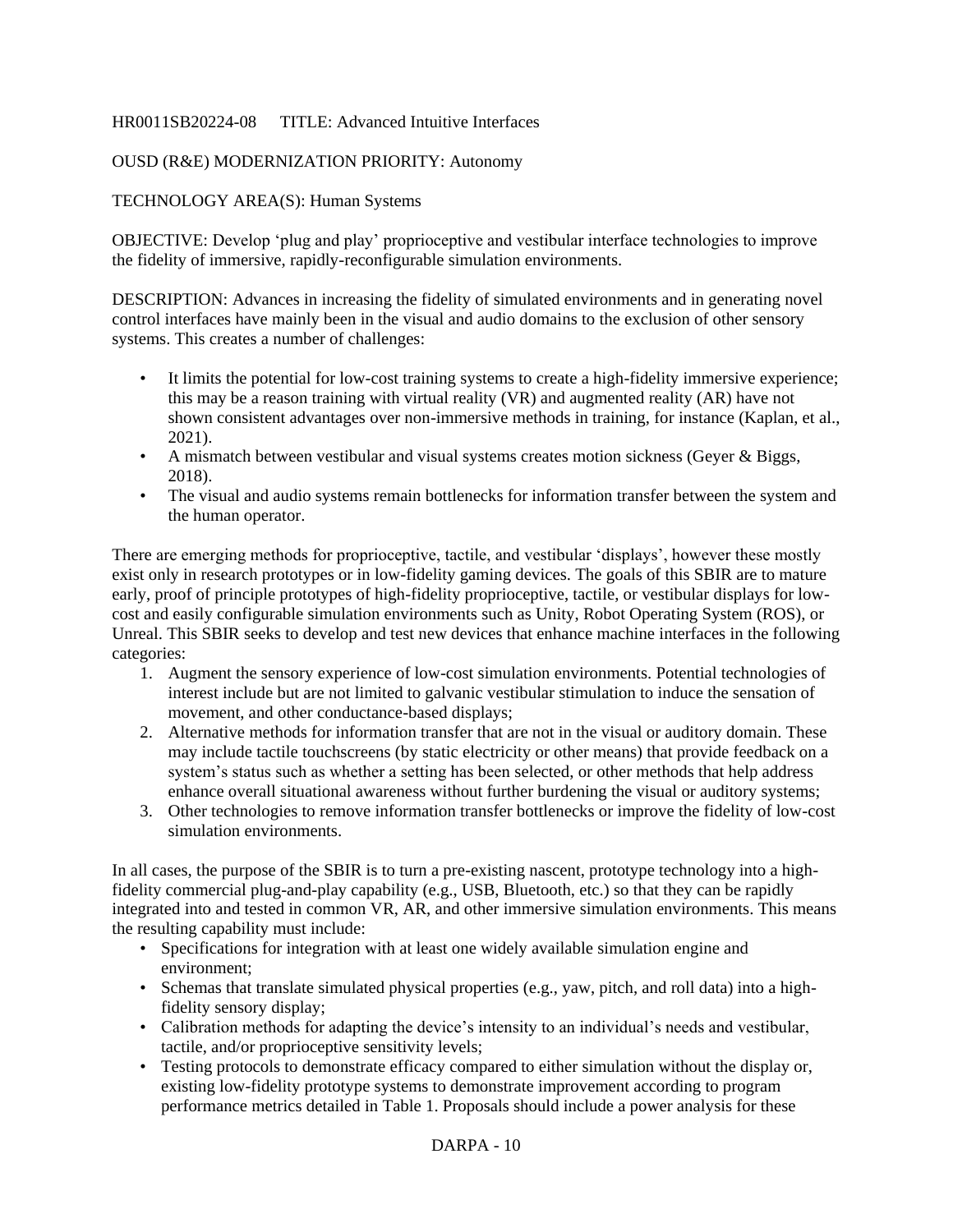studies to demonstrate the testing plan is sufficiently powered to test for the expected magnitude of effect.

Table 1. AAI Expected Performance Metrics

|                | <b>METRIC</b>                                                                         | <b>DETAIL</b>                                                                                                                                                                                                                                                                                                                                                                                                                                                      |
|----------------|---------------------------------------------------------------------------------------|--------------------------------------------------------------------------------------------------------------------------------------------------------------------------------------------------------------------------------------------------------------------------------------------------------------------------------------------------------------------------------------------------------------------------------------------------------------------|
| $\mathbf{1}$ . | <b>USABILITY</b>                                                                      | The end-of-Phase II product should take not more than 30 minutes for<br>an untrained user to first install and calibrate with a system, and no<br>more than 5 minutes to re-calibrate for each subsequent use once<br>installed. Proposal milestones should specify quantitative progress<br>towards this threshold including expected performance against this<br>metric at the end of Phase I.                                                                   |
| 2.             | <b>FIDELITY &amp;</b><br><b>CAPACITY FOR</b><br><b>INFORMATION</b><br><b>TRANSFER</b> | The display's fidelity and reconfigurability (rate and resolution at<br>which the display changes) should approach the limits of human<br>sensory discrimination ability (e.g., two-point discrimination for<br>tactile displays). Proposers should specify and <b>quantitatively</b> justify<br>this threshold, depending on display type, sensory system engaged and<br>proposed use, with references.                                                           |
| 3.             | <b>CONTRIBUTION</b><br>TO.<br><b>PERFORMANCE</b>                                      | Proposers should demonstrate measurable performance improvements<br>within an environment or use case of the proposer's choice. For<br>instance, for enhanced training, proposer should demonstrate the<br>technology use increases speed of learning and/or speed of learning<br>transfer from simulation to real-world environment. Proposers should<br>specify use-case(s) and proposed performance comparisons for the use<br>case(s) to demonstrate efficacy. |

PHASE I: Phase I efforts should mature a prototype to include commercial-quality features for a sensory display technology and demonstrate performance towards final program metrics. By the end of Phase I, teams will demonstrate the capability within a VR, AR, or other immersive simulation environment and should, at a minimum, conduct pilot testing in human subjects. Teams should be prepared for a demonstration at the end of Phase I in a simulation test environment.

Schedule/Milestones/Deliverables Phase I fixed payable milestones for this program should include:

- Month 1: Initial device design review, including detailed description of point of departure, system requirements, draft specifications, software development plan (including expected progress against metrics at each 6-month interval) and system integration considerations. Initial IRB protocol submitted to the performer's local Institutional Review Board (IRB).
- Month 3: Status report on progress against objectives, including status against prototype maturation plan. Proposed evaluation use-case, test scenario, and performance metrics for Phase II performance assessment.
- Month 5: Status report on progress against objectives, including status against prototype maturation plan. Updated system design, system specifications, and software description/documentation as appropriate. Progress against Metrics 1 and 2.
- Month 8: Status report on progress against objectives, including status against prototype maturation plan. Updated system design, system specifications, and software description/documentation as appropriate. Workflow description for integrating the display with simulation environments and scenarios.
- Month 10: Final Phase I Report summarizing prototype design and construction and evolved system characteristics, performance against evaluation metrics, updated integrated workflow description. Prototype demonstration. Delivery of prototype software to DARPA and necessary documentation. Results of pilot HSR study and progress against Metrics 1, 2 and 3. Phase II IRB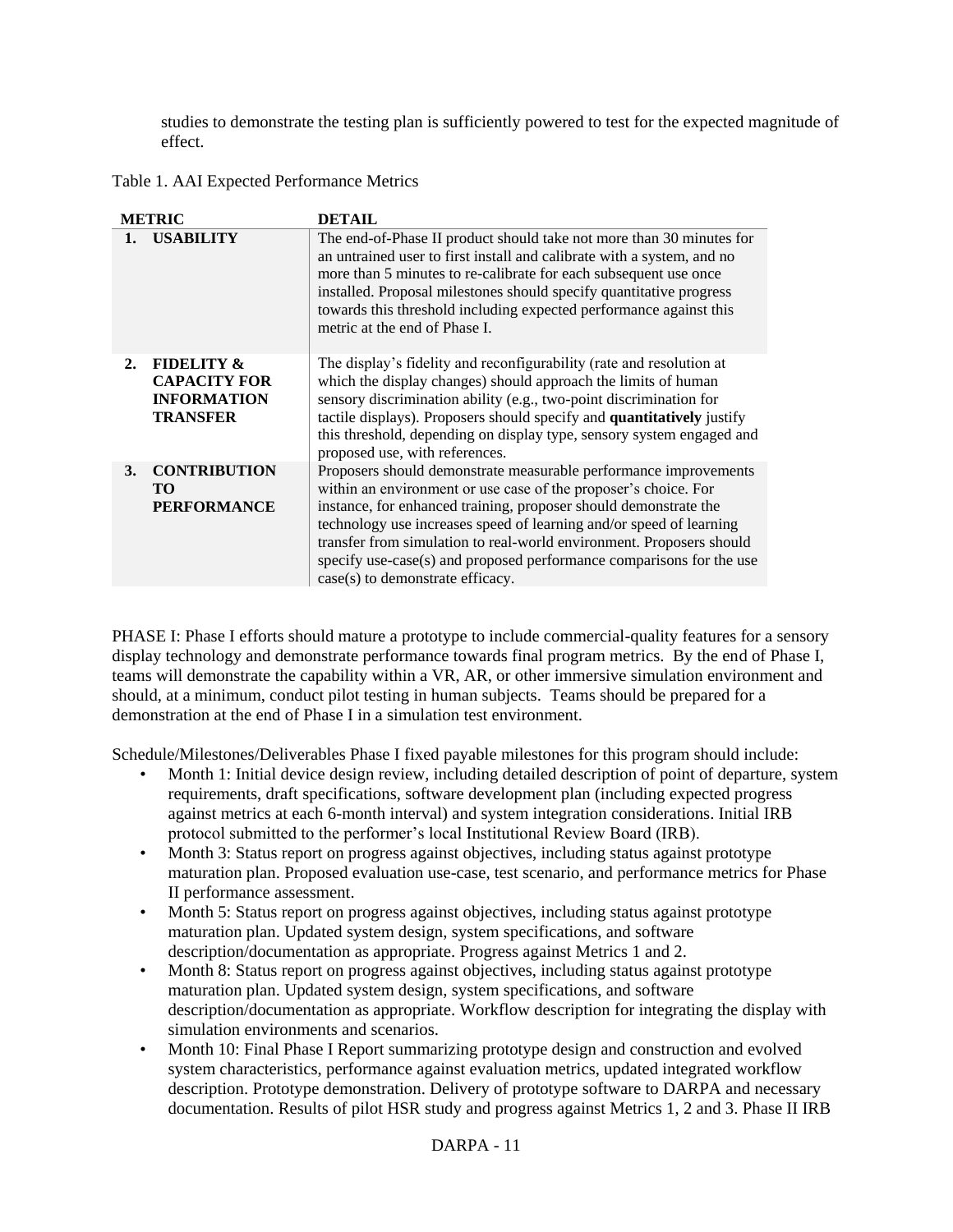protocol submitted and approved by performer's local IRB, and Human Research Protections Officer (HRPO) review package completed and ready for submission.

Proposers interested in submitting a Direct to Phase II (DP2) proposal must provide documentation to substantiate that the scientific and technical merit and feasibility described above has been met and describes the potential military and/or commercial applications. Documentation should include all relevant information including, but not limited to: technical reports, test data, prototype designs/models, and performance goals/results.

PHASE II: Phase II efforts should refine the prototype system developed in Phase I (1 for 1) rapid integration (e.g., 'plug and play') into a VR, AR, or other immersive simulation environment, 2) calibrate and optimize the system's fidelity and information transfer schemas to ensure clarity and to maximize the capacity for information transfer with the display, and 3) conduct controlled, well-powered human subjects research (HSR) to demonstrate efficacy in terms of a performer-chosen use case or scenario. Performers are strongly encouraged to include multiple rounds of HSR over the course of Phase II rather than conducting one large study at the end of the Phase.

Schedule/Milestones/Deliverables Phase II fixed milestones for this program should include:

- Month 1: For DP2 performers only: demonstration of existing prototype.
- Month 2: Detailed workplan description outlining prioritized refinements and improvements necessary to generate a Minimum Viable Product (MVP) for commercialization. The plan should specify measures of performance (MOPs) on the critical path for achieving system efficacy.
- Month 6: Report on progress and performance against metrics including HSR results as applicable.
- Month 12: Report on progress and performance against metrics including HSR results as applicable. Update on commercialization plan and commercial engagement efforts. Demonstration of updated capability focusing on improvements since the end of Phase I demonstration (or beginning of Phase II demonstration for DP2 performers).
- Month 18: Report on progress and performance against metrics including HSR results as applicable.
- Month 24: Final Phase II report documenting final display design, system specifications, software and documentation, and instructions for integration. Demonstration that someone who is not a member of the development team, and without help from the developer team, can integrate the display into a simulation environment.

PHASE III DUAL USE APPLICATIONS: The technologies developed under this SBIR program should have a strong potential for direct commercialization or integration into more complex DoD and commercial systems, such as ease of integration into Commercial Off the Shelf (COTS) VR, AR, and/or other simulation environments. Proposers should estimate what the program goals are in terms of final unit cost and set up/calibration time as part of the commercialization plan, including a justification that a market could/would support both figures.

## REFERENCES:

- 1. Aoyama, K., Iizuka, H., Ando, H., & Maeda, T. (2015). Four-pole galvanic vestibular stimulation causes body sway about three axes. Scientific reports, 5(1), 1-8.
- 2. Geyer, D. J., & Biggs, A. T. (2018). The persistent issue of simulator sickness in naval aviation training. Aerospace medicine and human performance, 89(4), 396-405.
- 3. Groth, C., Tauscher, J. P., Heesen, N., Hattenbach, M., Castillo, S., & Magnor, M. (2022). Omnidirectional Galvanic Vestibular Stimulation in Virtual Reality. IEEE Transactions on Visualization & Computer Graphics, (01), 1-1.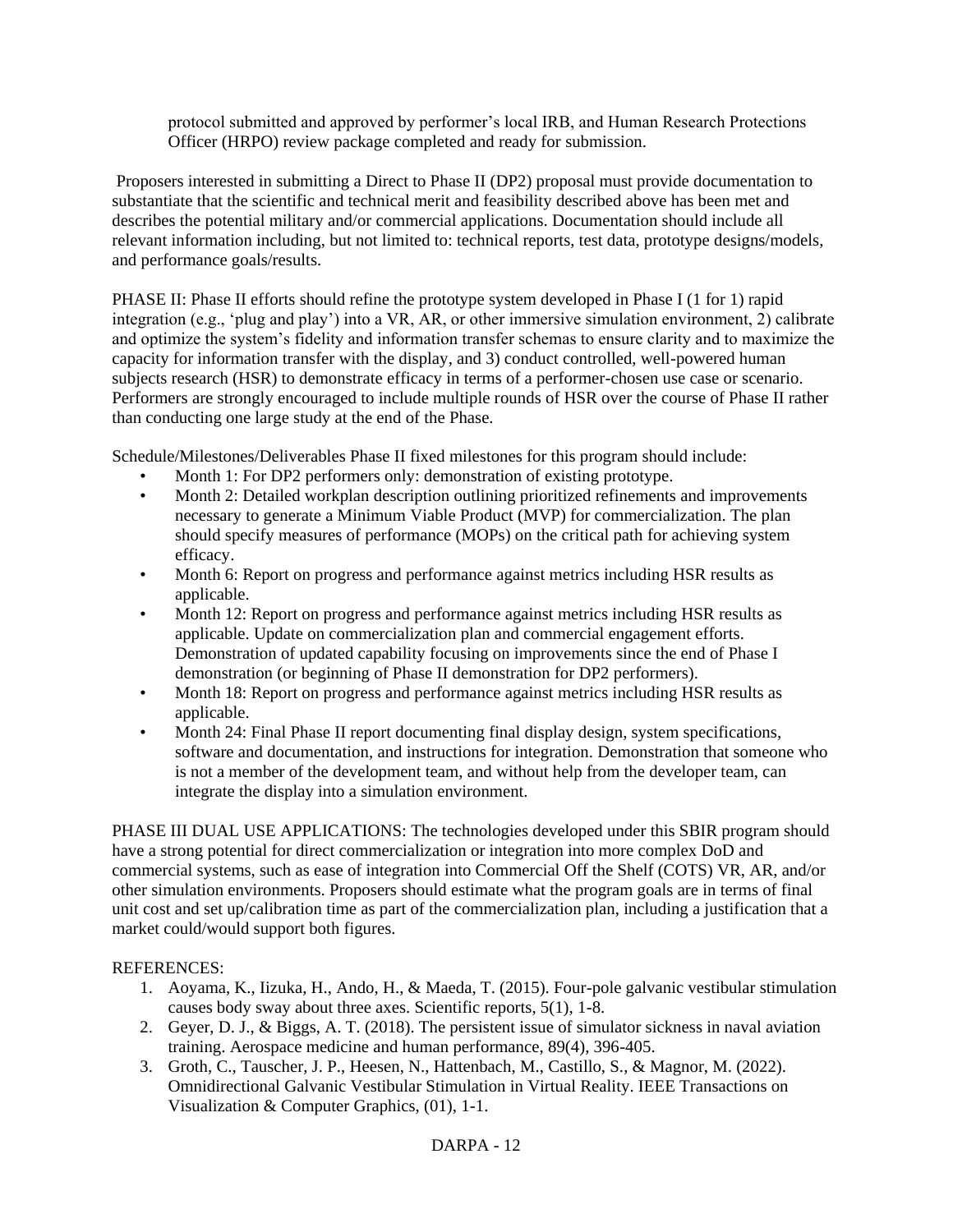- 4. Kaplan, A. D., Cruit, J., Endsley, M., Beers, S. M., Sawyer, B. D., & Hancock, P. A. (2021). The effects of virtual reality, augmented reality, and mixed reality as training enhancement methods: A meta-analysis. Human factors, 63(4), 706-726.
- 5. Li, X., Ma, Y., Choi, C., Ma, X., Chatterjee, S., Lan, S., & Hipwell, M. C. (2021). Electroadhesion‐Based Haptics: Nanotexture Shape and Surface Energy Impact on Electroadhesive Human–Machine Interface Performance (Adv. Mater. 31/2021). Advanced Materials, 33(31), 2170240.
- 6. Lu, J., Liu, Z., Brooks, J., & Lopes, P. (2021, October). Chemical Haptics: Rendering Haptic Sensations via Topical Stimulants. In The 34th Annual ACM Symposium on User Interface Software and Technology (pp. 239-257).
- 7. Sra, M., Jain, A., & Maes, P. (2019, May). Adding proprioceptive feedback to virtual reality experiences using galvanic vestibular stimulation. In Proceedings of the 2019 CHI Conference on Human Factors in Computing Systems (pp. 1-14).
- 8. Teo, T., Nakamura, F., Sugimoto, M., Verhulst, A., A. Lee, G., Billinghurst, M., & Adcock, M. (2020). Feel it: Using Proprioceptive and Haptic Feedback for Interaction with Virtual Embodiment. In ACM SIGGRAPH 2020 Emerging Technologies (pp. 1-2)

KEYWORDS: human machine interface, display, augmented reality, virtual reality, simulation, training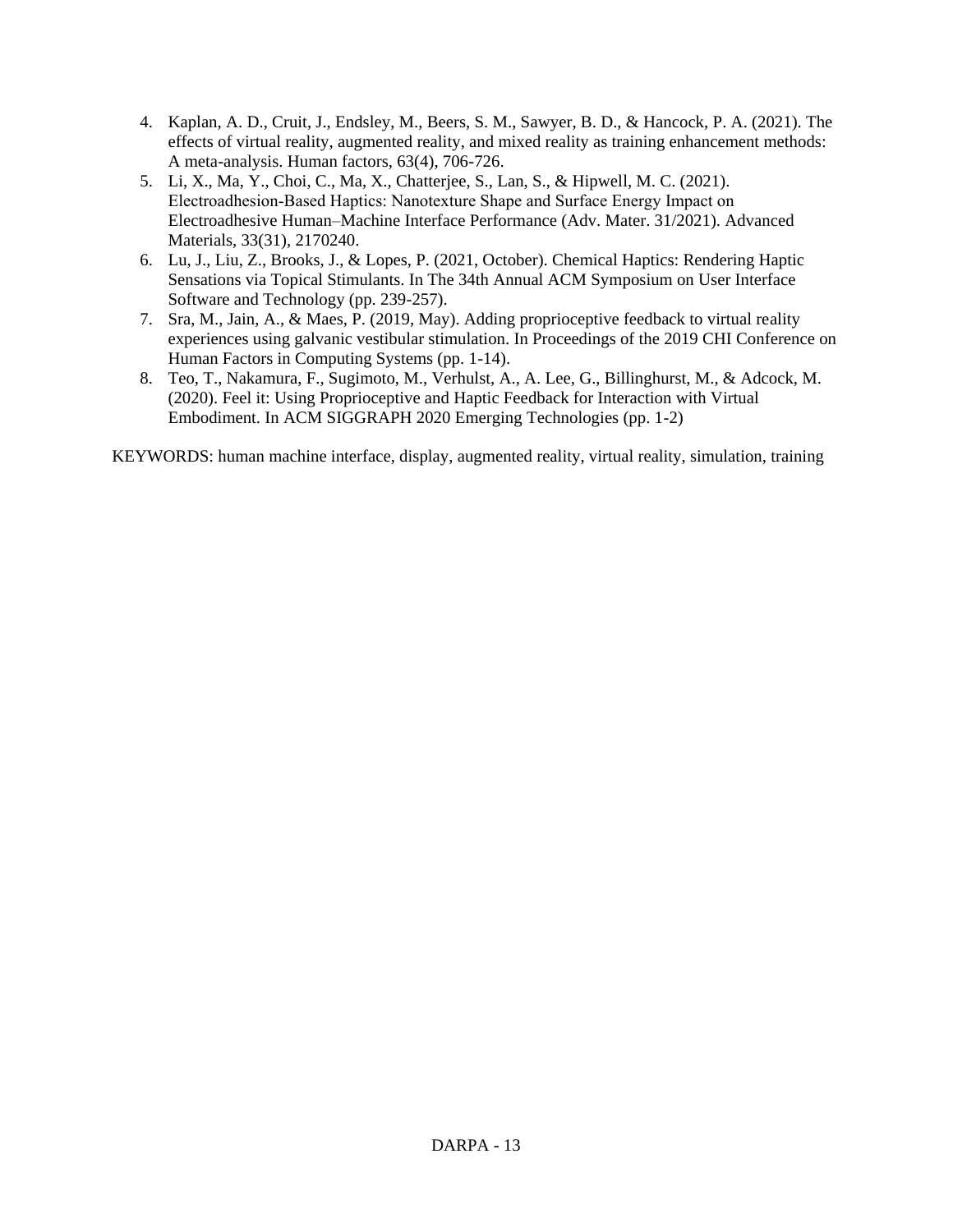# **Appendix A: DARPA PHASE I PROPOSAL INSTRUCTIONS**

# **I. Introduction**

A complete proposal submission consists of:

Volume 1: Proposal Cover Sheet Volume 2: Technical Volume Volume 3: Cost Volume Volume 4: Company Commercialization Report Volume 5: Supporting Documents Volume 6: Fraud, Waste and Abuse Training

The Defense SBIR/STTR Innovation Portal (DSIP) provides a structure for building the proposal volumes and submitting a consolidated proposal package. If this is your first time submitting an SBIR or STTR proposal using DSIP, please review detailed training guides at [https://www.dodsbirsttr.mil/submissions/learning-support/training-materials.](https://www.dodsbirsttr.mil/submissions/learning-support/training-materials) It is the responsibility of the proposing firm to ensure that a complete proposal package is certified and submitted by the close date listed in the TOPIC to which they are responding.

To assist in proposal development, templates for Volume 2: Technical Volume and Volume 3: Cost Volume have been provided as attachments to the announcement posted at [https://www.darpa.mil/work-with-us/for-small-businesses/participate-sbir-sttr-program.](https://www.darpa.mil/work-with-us/for-small-businesses/participate-sbir-sttr-program) Use of these templates is mandatory.

# **II. Proprietary Information**

Proposers that include in their proposals data that they do not want disclosed to the public for any purpose, or used by the Government except for evaluation purposes, shall follow instructions in the DoD SBIR 2022.4/STTR 2022.D BAA regarding marking propriety proposal information.

# **III. Phase I Proposal Instructions**

## **a. Proposal Cover Sheet (Volume 1)**

The Cover Sheet must include a brief technical abstract of no more than 3000 characters that describes the proposed R&D project with a discussion of anticipated benefits and potential commercial applications. **Do not include proprietary or classified information in the Proposal Cover Sheet**. If your proposal is selected for award, the technical abstract and discussion of anticipated benefits may be publicly released.

# **b. Format of Technical Volume (Volume 2)**

- 1. Type of file: The Technical Volume must be a single Portable Document Format (PDF) file, including graphics. Perform a virus check before uploading the Technical Volume file. If a virus is detected, it may cause rejection of the proposal. **Do not lock or encrypt the uploaded file**. **Do not include or embed active graphics such as videos, moving pictures, or other similar media in the document.**
- 2. Length: The length of the technical volume will be specified by the corresponding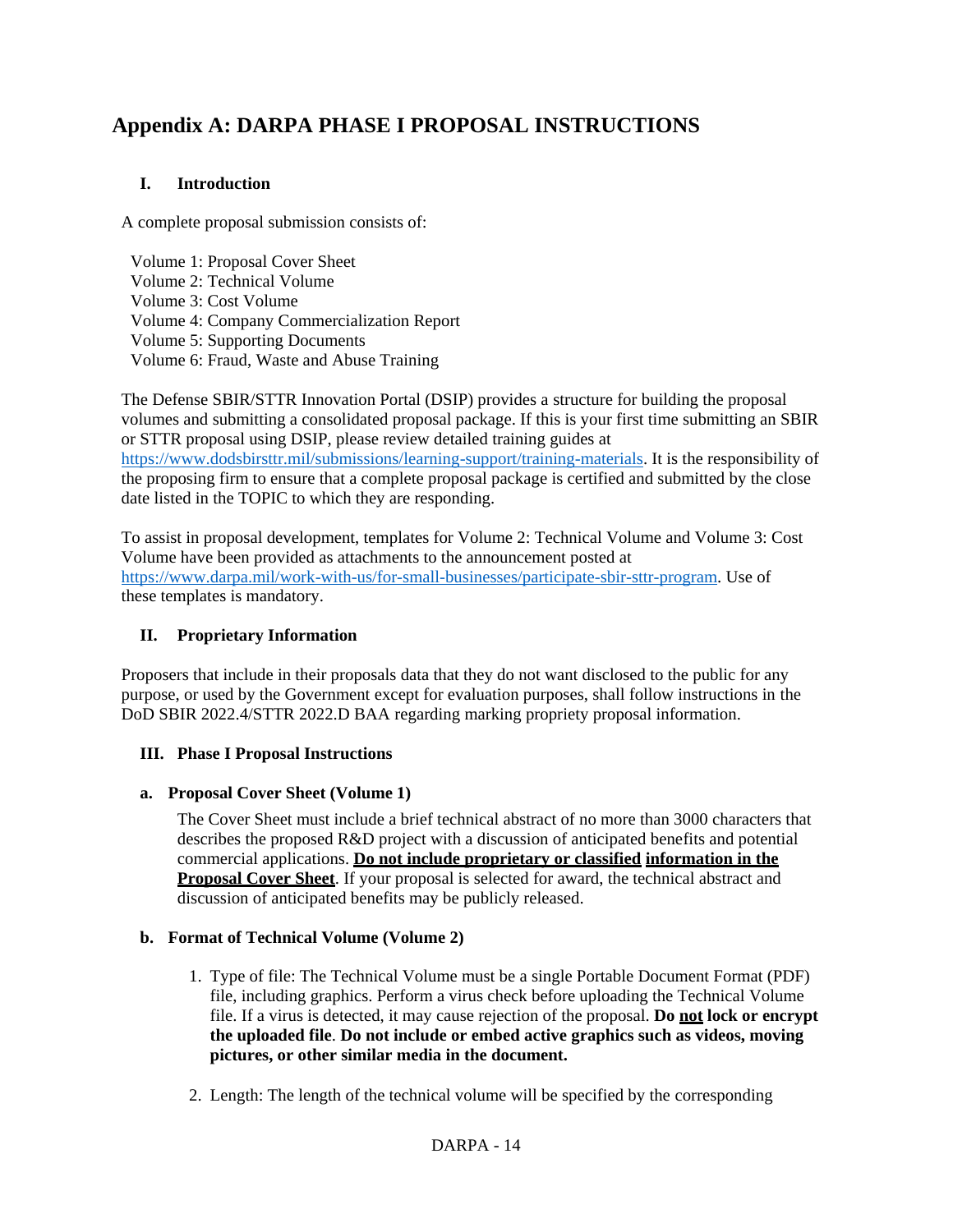topic. The Government will not consider pages in excess of the page count limitations.

3. Layout: Number all pages of your proposal consecutively. Font size should not be smaller than 10-point on standard  $8-1/2$ " x 11" paper with one-inch margins. The header on each page of the Technical Volume should contain your company name, topic number, and proposal number assigned by DSIP when the Cover Sheet was created. The header may be included in the one-inch margin. Please refer to the attachment titled Phase I Template – Volume 2: Technical Volume at [https://www.darpa.mil/work-with](https://www.darpa.mil/work-with-us/for-small-businesses/participate-sbir-sttr-program)[us/for-small-businesses/participate-sbir-sttr-program](https://www.darpa.mil/work-with-us/for-small-businesses/participate-sbir-sttr-program) for additional details.

## **c. Content of the Technical Volume (Volume 2)**

The Technical Volume should cover the following items in the order given below:

- 1. **Identification and Significance of the Problem or Opportunity.** Define the specific technical problem or opportunity addressed and its importance.
- 2. **Phase I Technical Objectives.** Enumerate the specific objectives of the Phase I work, including the questions the research and development effort will try to answer to determine the feasibility of the proposed approach.

# 3. **Phase I Statement of Work (including Subcontractors' Efforts)**

- a) Provide an explicit, detailed description of the Phase I approach. The Statement of Work should indicate what tasks are planned, how and where the work will be conducted, a schedule of major events, and the final product(s) to be delivered. The Phase I effort should attempt to determine the technical feasibility of the proposed concept. The methods planned to achieve each objective or task should be discussed explicitly and in detail. This section should be a substantial portion of the Technical Volume section.
- b) The topic may have been identified by the Program Manager as research or activities involving Human/Animal Subjects and/or Recombinant DNA. In the event that Phase I performance includes performance of these kinds of research or activities, please identify the applicable protocols and how those protocols will be followed during Phase I. Please note that funds cannot be released or used on any portion of the project involving human/animal subjects or recombinant DNA research or activities until all of the proper approvals have been obtained (see DoD SBIR 2022.4/STTR 2022.D BAA).
- 4. **Related Work**. Describe significant activities directly related to the proposed effort, including any conducted by the PI, the proposing firm, consultants, or others. Describe how these activities interface with the proposed project and discuss any planned coordination with outside sources. The technical volume must persuade reviewers of the proposer's awareness of the state-of-the-art in the specific topic. Describe previous work not directly related to the proposed effort but similar. Provide the following: (1) short description, (2) client for which work was performed (including individual to be contacted and phone number), and (3) date of completion.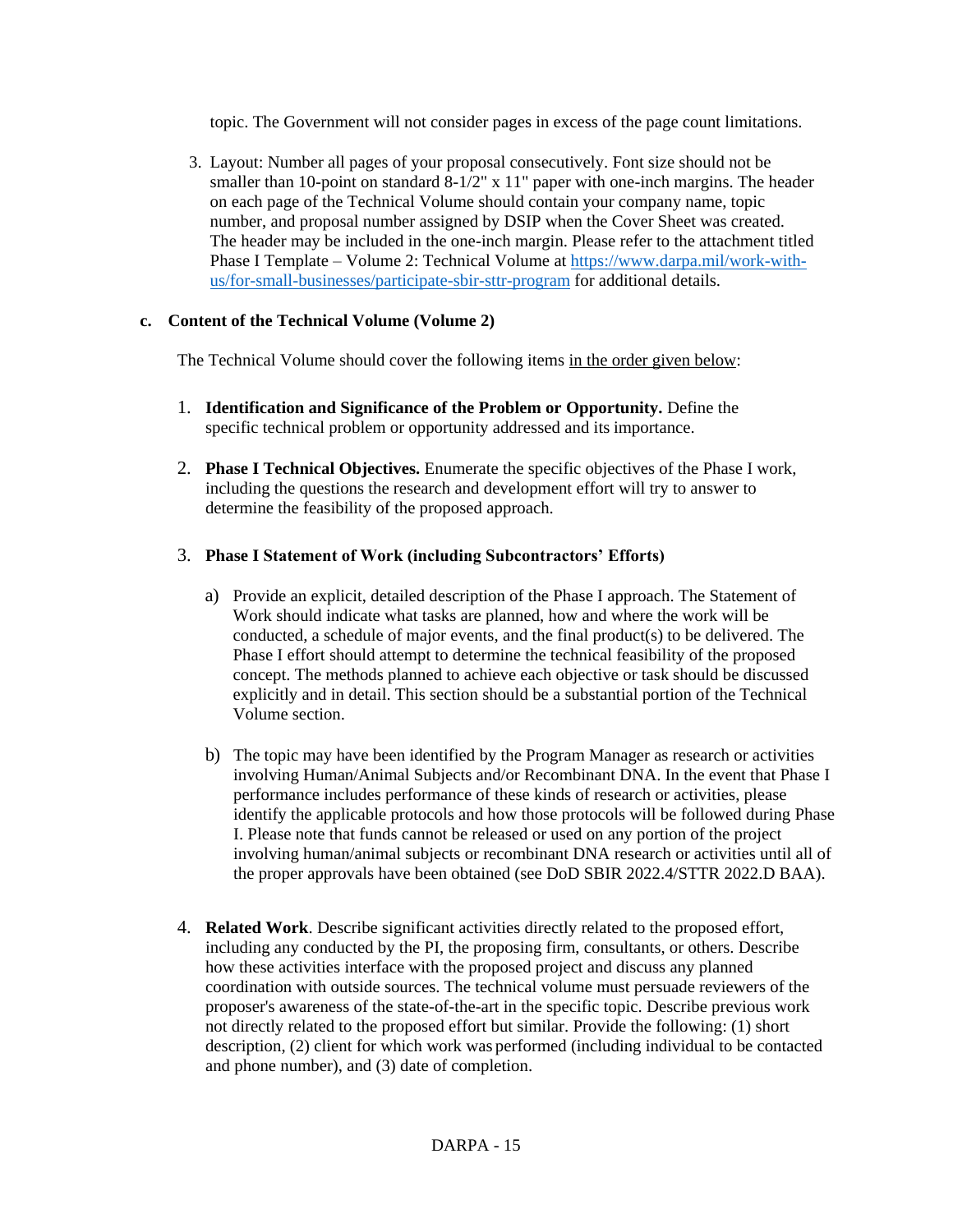## 5. **Relationship with Future Research or Research and Development**

- a) State the anticipated results of the proposed approach if the project is successful.
- b) Discuss the significance of the Phase I effort in providing a foundation for Phase II research or research and development effort.
- c) Identify the applicable clearances, certifications and approvals required to conduct Phase II testing and outline the plan for ensuring timely completion of said authorizations in support of Phase II research or research and development effort.
- 6. **Key Personnel**. Identify key personnel who will be involved in the Phase I effort including information on directly related education and experience. A concise technical resume of the PI, including a list of relevant publications (if any), must be included (Please do not include Privacy Act Information). All resumes will count toward the page limit for Volume 2, as specified in the topic.
- 7. **Foreign Citizens**. Identify any foreign citizens or individuals holding dual citizenship expected to be involved on this project as a direct employee, subcontractor, or consultant. For these individuals, please specify their country of origin, the type of visa or work permit under which they are performing and an explanation of their anticipated level of involvement on this project. Refer to DoD SBIR 2022.4/STTR 2022.D BAA for more information.

Supplemental information provided in response to this paragraph will be protected in accordance with the Privacy Act (5 U.S.C. 552a), if applicable, and the Freedom of Information Act (5 U.S.C. 552(b)(6)).

- 8. **Facilities/Equipment**. Describe available instrumentation and physical facilities necessary to carry out the Phase I effort. Justify equipment purchases in this section and include detailed pricing information in the Cost Volume. State whether or not the facilities where the proposed work will be performed meet environmental laws and regulations of federal, state (name), and local Governments for, but not limited to, the following groupings: airborne emissions, waterborne effluents, external radiation levels, outdoor noise, solid and bulk waste disposal practices, and handling and storage of toxic and hazardous materials.
- 9. **Subcontractors/Consultants**. Subcontractor means any supplier, distributor, vendor, firm, academic institution, research center, or other person or entity that furnishes supplies or services pursuant to a subcontract, at any tier. Involvement of a university or other subcontractors or consultants in the project may be appropriate. If such involvement is intended, it should be identified and described according to the Cost Breakdown Structure at [https://www.dodsbirsttr.mil/submissions/learning-support/firm-templates.](https://www.dodsbirsttr.mil/submissions/learning-support/firm-templates) Please refer to DoD SBIR 2022.4/STTR 2022.D BAA for detailed eligibility requirements as it pertains to the use of subcontractors/consultants.
- 10. **Prior, Current, or Pending Support of Similar Proposals or Awards**. If a proposal submitted in response to a corresponding topic is substantially the same as another proposal that was funded, is now being funded, or is pending with another Federal Agency, or another DoD Component or DARPA, you must reveal this on the Proposal Cover Sheet and provide the following information: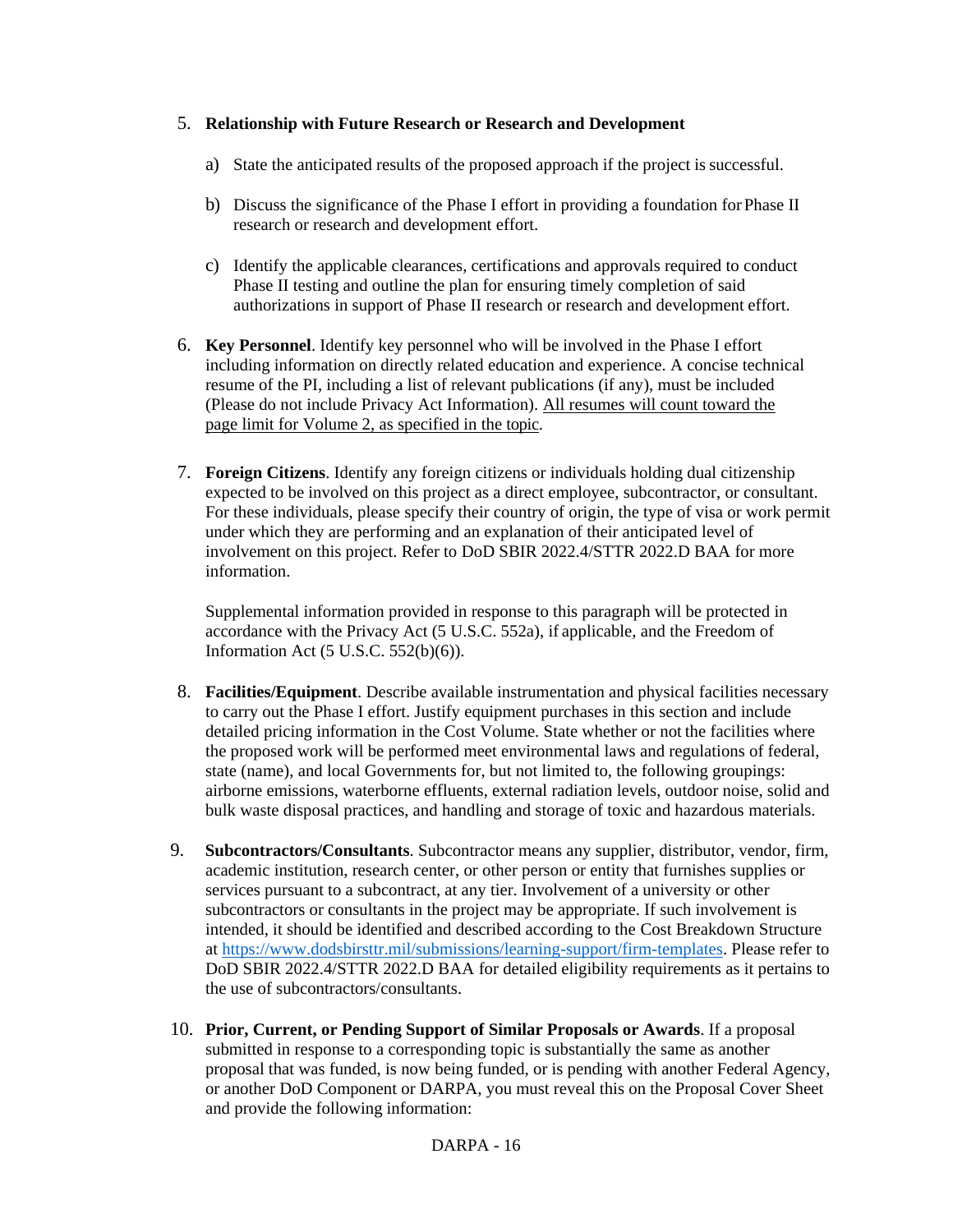- a) Name and address of the Federal Agency(s) or DoD Component to which a proposal was submitted, will be submitted, or from which an award is expected or has been received.
- b) Date of proposal submission or date of award.
- c) Title of proposal.
- d) Name and title of the PI for each proposal submitted or award received.
- e) Title, number, and date of BAA(s) or solicitation(s) under which the proposal was submitted, will be submitted, or under which award is expected or has been received.
- f) If award was received, state contract number.
- g) Specify the applicable topics for each proposal submitted or award received.

## **Note: If this does not apply, state in the proposal "No prior, current, or pending support for proposed work."**

11. **Transition and Commercialization Strategy**. DARPA is equally interested in dual use commercialization of SBIR/STTR project results to the U.S. military, the private sector market, or both, and expects explicit discussion of key activities to achieve this result in the transition and commercialization strategy part of the proposal. Phase I is the time to plan for and begin transition and commercialization activities. The small business must convey an understanding of the market, competitive landscape, potential stakeholders and end-users, and preliminary transition path or paths to be established during the Phase I project. The Phase I transition and commercialization strategy shall not exceed 5 pages.

It should be the last section of the technical volume and include the following elements:

- a) **A summary of transition and commercialization activities conducted during prior SBIR/STTR efforts if applicable, and the Technology Readiness Level (TRL) achieved.**
- b) **Problem or Need Statement.** Briefly describe the problem, need, or requirement, and its significance relevant to a Department of Defense application and/or a private sector application that the SBIR/STTR project results would address. Is there a broader societal need you are trying to address? Please describe.
- c) **Description of Product(s) and/or System Application(s).** Identify the commercial product(s) and/or DoD system(s), or system(s) under development, or potential new system(s). Identify the potential DoD end- users, Federal customers, and/or private sector customers who would likely use the technology.
- d) **Business Model(s)/Procurement Mechanism(s).** Discuss your current business model hypothesis for bringing the technology to market. Describe plans to license, partner, or self-produce your product. How do you plan to generate revenue? Describe the resources you expect will be needed to implement your business models. Discuss your plan and expected timeline to secure these resources. Understanding DARPA's goal of creating and sustaining a U.S. military advantage, describe how you intend to develop your product and supply chains to enable this differentiation.
- e) **Target Market**. Describe the market and addressable market for the innovation. Describe the customer sets you propose to target, their size, their growth rate, and their key reasons they would consider procuring the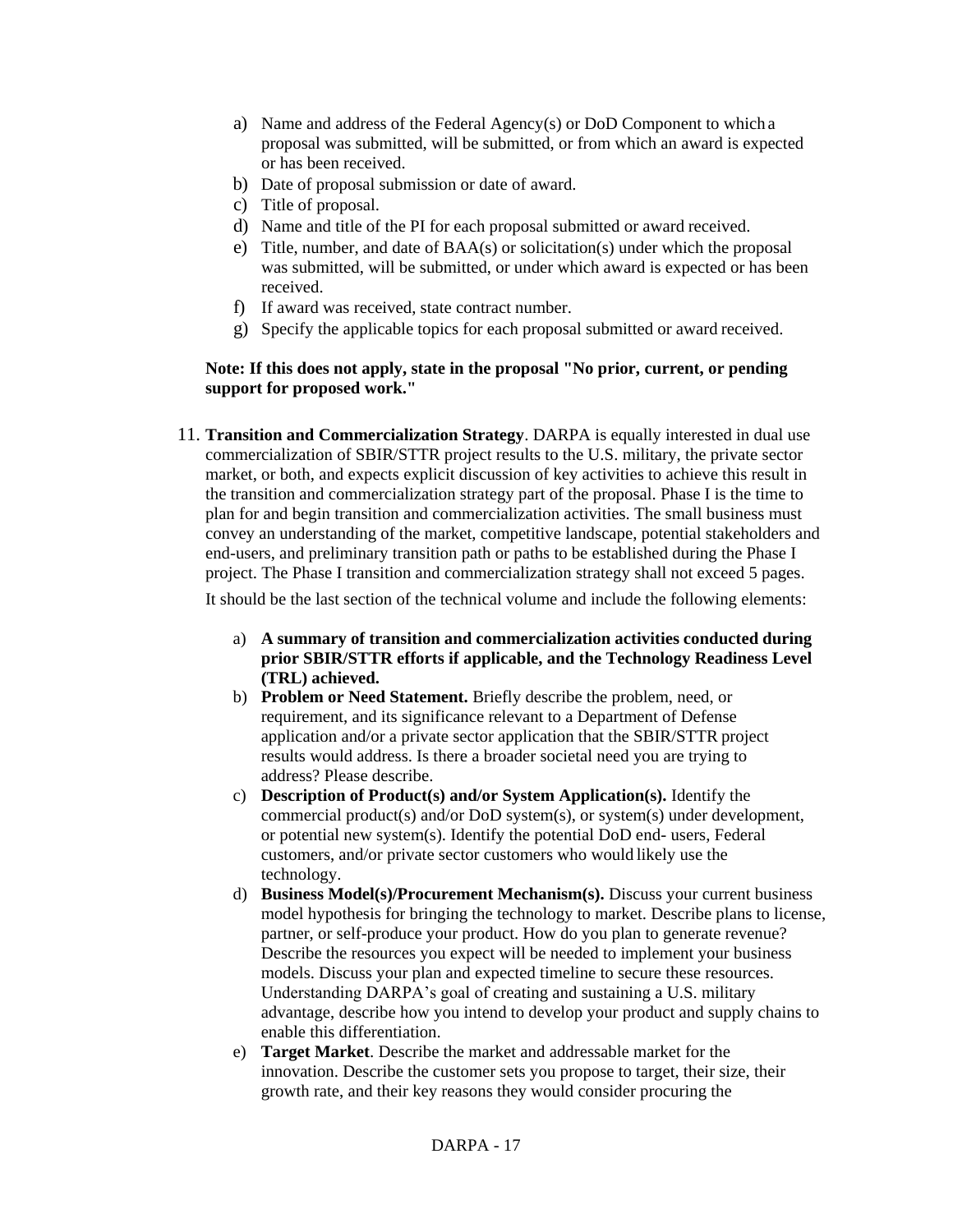technology. Discuss the business economics and market drivers in the target industry. Describe competing technologies existent today on the market as well as those being developed in the lab. How has the market opportunity been validated? Describe the competition. How do you expect the competitive landscape may change by the time your product/service enters the market?

- f) **Funding Requirements.** Describe your company's funding history. How much external financing have you raised? Describe your plans for future funding sources (internal, loan, angel, venture capital, etc.).
- g) **Transition and Commercialization Risks**. Describe the major technology, market and team risks associated with achieving successful transition and commercialization of the DARPA funded technology. DARPA is not afraid to take risks but we want to ensure that our awardees clearly understand the risks in front of them. What are the key risks in bringing your innovation to market? What are actions you plan to undertake to mitigate these risks?
- h) **Expertise/Qualifications of Team/Company Readiness.** Describe the expertise and qualifications of your management, marketing/business development and technical team that will support the transition of the technology from the prototype to the commercial market and into government operational environments. Has this team previously taken similar products/services to market? If the present team does not have this needed expertise, how do you intend to obtain it? What is the financial history and health of your company (e.g., availability of cash, profitability, revenue growth, etc.)?
- i) **Anticipated Transition and Commercialization Results.** Include a schedule showing the anticipated quantitative transition and commercialization results from the Phase II project at one year after the start of Phase II, at the completion of Phase II, and after the completion of Phase II (i.e., amount of additional investment, sales revenue, etc.). After Phase II award, the company is required to report actual sales and investment data in its Company Commercialization Report at least annually.

Advocacy Letters (OPTIONAL)\* Feedback received from potential Commercial and/or DoD customers and other end-users regarding their interest in the technology to support their capability gaps. Advocacy letters that are faxed or e-mailed separately will NOT be accepted.

Letters of Intent/Commitment (OPTIONAL)\* Relationships established, feedback received, support and commitment for the technology with one or more of the following: Commercial customer, DoD PM/PEO, a Defense Prime, or vendor/supplier to the Primes and/or other vendors/suppliers identified as having a potential role in the integration of the technology into fielded systems/products or those under development. Letters of Intent/Commitment that are faxed or e-mailed separately will NOT be accepted.

\*Advocacy Letters and Letters of Intent/Commitment are optional, and should ONLY be submitted to substantiate any transition or commercialization claims made in the commercialization strategy. Please DO NOT submit these letters just for the sake of including them in your proposal. These letters DO NOT count against any page limit.

In accordance with section 3-209 of DOD 5500.7-R, Joint Ethics Regulation, letters from government personnel will NOT be considered during the evaluation process.

## **d. Format of Cost Volume (Volume 3)**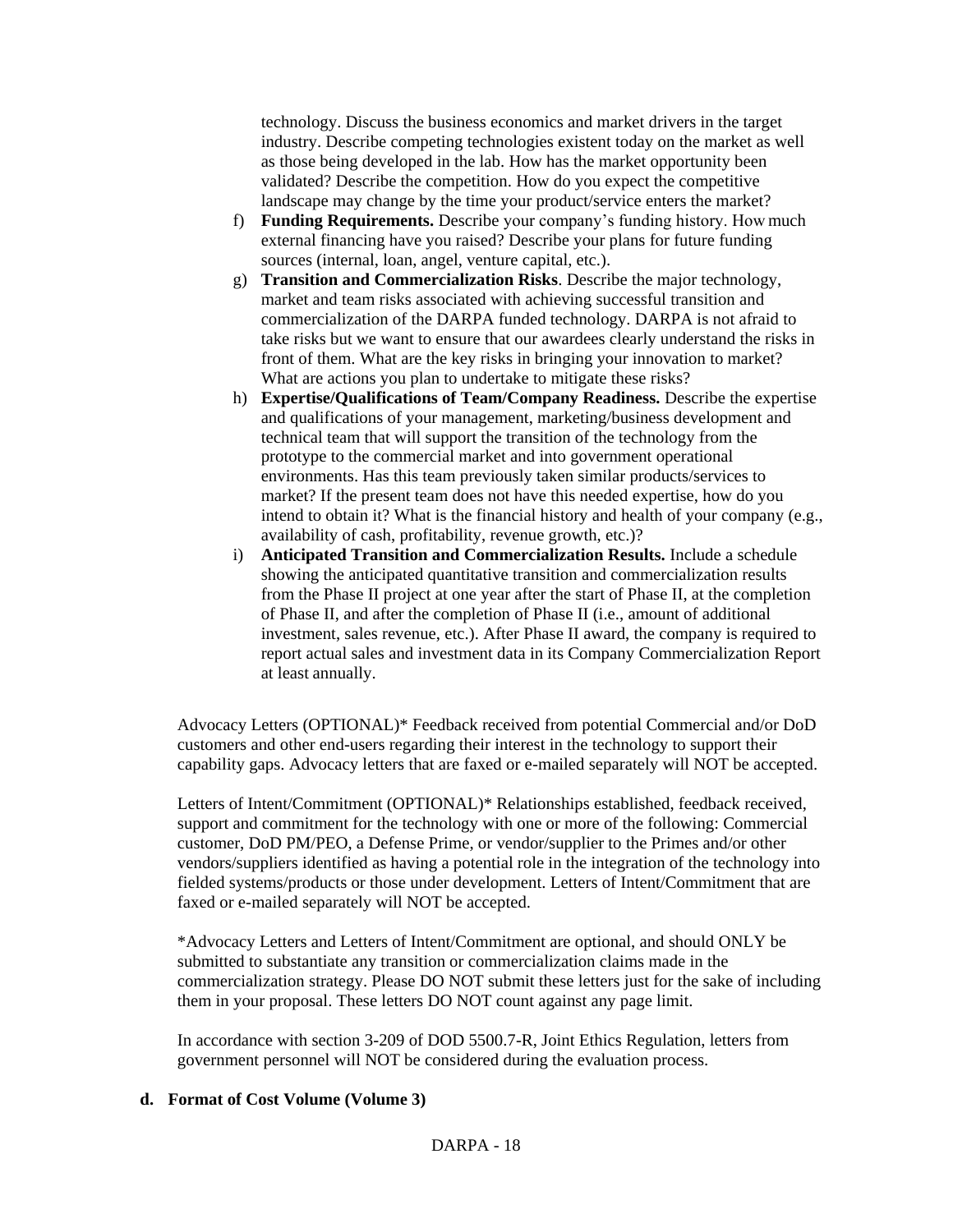Proposers are required to use the Phase I – Volume 3: Cost Proposal Template (Excel Spreadsheet) provided at [https://www.darpa.mil/work-with-us/for-small](https://www.darpa.mil/work-with-us/for-small-businesses/participate-sbir-sttr-program)[businesses/participate-sbir-sttr-program.](https://www.darpa.mil/work-with-us/for-small-businesses/participate-sbir-sttr-program)

## **e. Content of the Cost Volume (Volume 3)**

Some items in the Cost Breakdown Guidance below may not apply to the proposed project. If such is the case, there is no need to provide information on each and every item.

ALL proposed costs should be accompanied by documentation to substantiate how the cost was derived. For example, if you proposed travel cost to attend a project-related meeting or conference, and used a travel website to compare flight costs, include a screen shot of the comparison. Similarly, if you proposed to purchase materials or equipment, and used the internet to search for the best source, include your market research for those items. You do not necessarily have to propose the cheapest item or supplier, but you should explain your decision to choose one item or supplier over another. It's important to provide enough information to allow contracting personnel to understand how the proposer plans to use the requested funds.

If selected for award, failure to include the documentation with your proposal will delay contract negotiation, and the proposer will be asked to submit the necessary documentation to the Contracting Officer to substantiate costs (e.g., cost estimates for equipment, materials, and consultants or subcontractors). It is important to respond as quickly as possible to the Contracting Officer's request for documentation.

Cost Breakdown Guidance:

- List all key personnel by name as well as by number of hours dedicated to the project as direct labor.
- Special tooling and test equipment and material cost may be included. The inclusion of equipment and material will be carefully reviewed relative to need and appropriateness for the work proposed. The purchase of special tooling and test equipment must, in the opinion of the Contracting Officer, be advantageous to the Government and should be related directly to the specific topic. These may include such items as innovative instrumentation and/or automatic test equipment. Title to property furnished by the Government or acquired with Government funds will be vested with DARPA; unless it is determined that transfer of title to the contractor would be more cost effective than recovery of the equipment by the DARPA.
- Cost for travel funds must be justified and related to the needs of the project.
- Cost sharing is permitted for proposals under this announcement; however, cost sharing is not required nor will it be an evaluation factor in the consideration of a proposal.
- All subcontractor costs and consultant costs must be detailed at the same level as prime contractor costs in regard to labor, travel, equipment, etc. Provide detailed substantiation of subcontractor costs in your cost proposal. Enter this information in the Explanatory Material section of the on-line cost proposal form. The Supporting Documents Volume (Volume 5) may be used if additional space is needed.

For more information about cost proposals and accounting standards associated with contract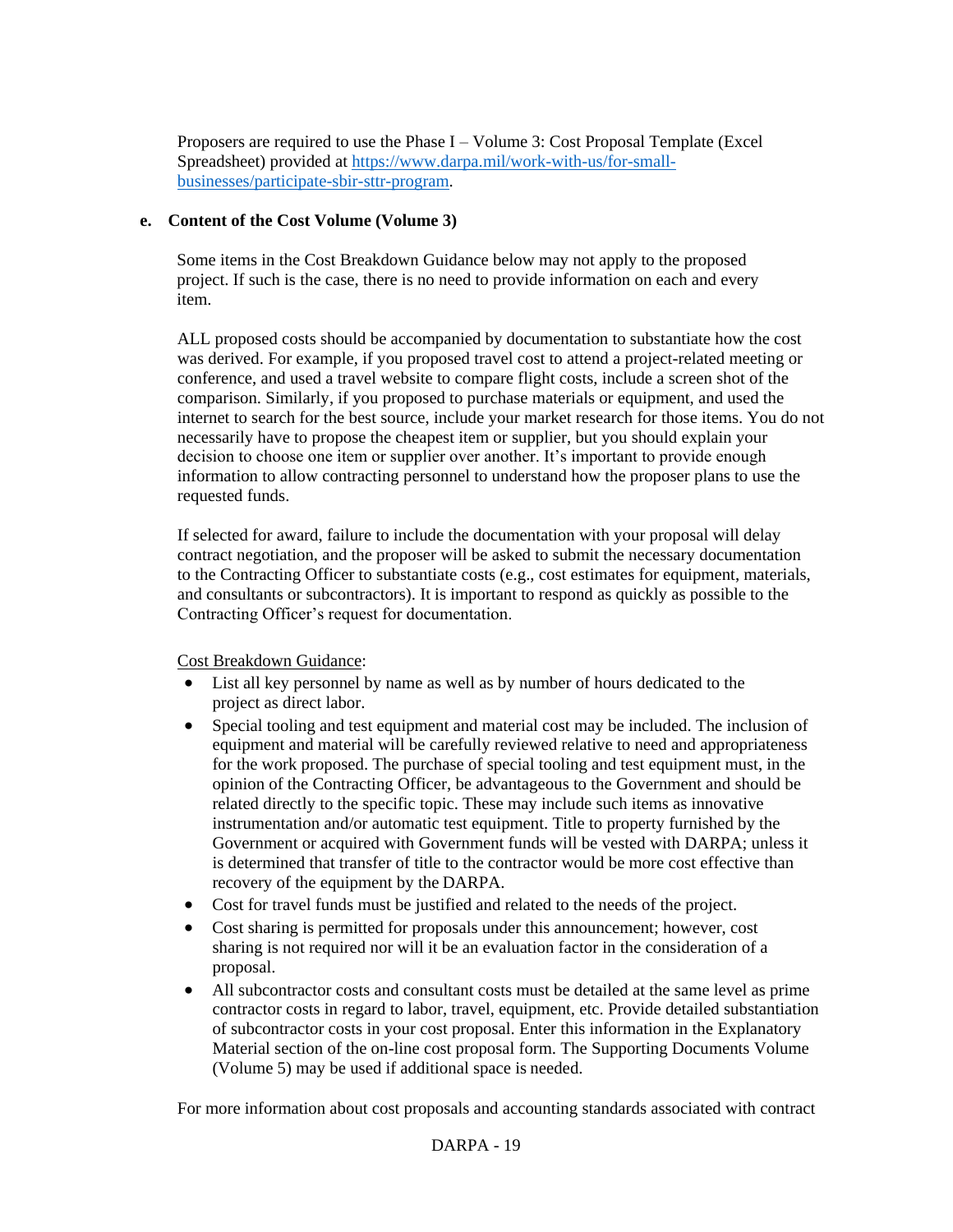awards, see the DCAA publication titled "Audit Process Overview – Information for Contractors" available at http://www.dcaa.mil.

## **f. Company Commercialization Report (Volume 4)**

The Company Commercialization Report (CCR) allows companies to report funding outcomes resulting from prior SBIR and STTR awards. The Company Commercialization Report (CCR) is required for Phase I and Direct to Phase II proposals. Please refer to the DoD STTR Program BAA for full details on this requirement. Information contained in the CCR will not be considered by DARPA during proposal evaluations.

### **g. Supporting Documents (Volume 5)**

In addition to required DoD documentation and certifications, small businesses may also submit additional documentation to support the Technical Volume (Volume 2) and the Cost Volume (Volume 3) in Volume 5.

## **h. Fraud Waste and Abuse (Volume 6)**

The Fraud, Waste and Abuse (FWA) training is required for Phase I and Direct to Phase II proposals. FWA training provides information on what represents FWA in the SBIR/STTR program, the most common mistakes that lead to FWA, as well as the penalties and ways to prevent FWA in your firm. This training material must be thoroughly reviewed once per year. Plan ahead and leave ample time to complete this training based on the proposal submission deadline. Knowingly and willfully making any false, fictitious, or fraudulent statements or representations may be a felony under the Federal Criminal False Statement Act (18 U.S.C. Sec 1001), punishable by a fine of up to \$10,000, up to five years in prison, or both. Understanding the indicators and types of fraud, waste, and abuse that can occur is critical for the SBIR/STTR awardees' role in preventing the loss of research dollars.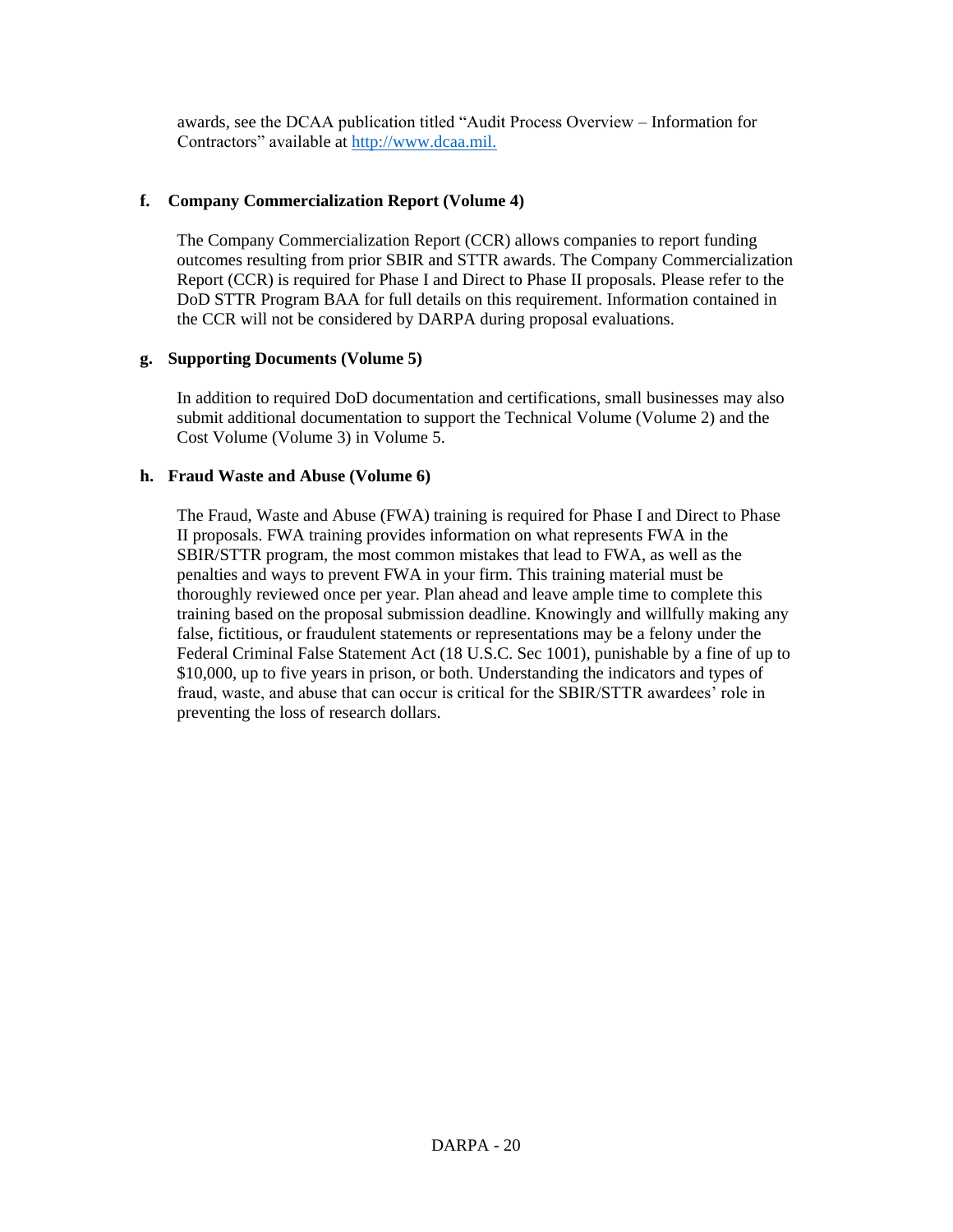# **APPENDIX B: DARPA DIRECT TO PHASE II (DP2) PROPOSAL INSTRUCTIONS**

## I. Introduction

A complete proposal submission consists of:

Volume 1: Proposal Cover Sheet Volume 2: Technical Volume (feasibility documentation and technical proposal) Volume 3: Cost Volume Volume 4: Company Commercialization Report Volume 5: Supporting Documents Volume 6: Fraud, Waste and Abuse Training

The Defense SBIR/STTR Innovation Portal (DSIP) provides a structure for building the proposal volumes and submitting a consolidated proposal package. If this is your first time submitting an SBIR or STTR proposal using DSIP, please review detailed training guides at https://www.dodsbirsttr.mil/submissions/learning-support/training-materials. It is the responsibility of the proposing firm to ensure that a complete proposal package is certified and submitted by the close date listed in the TOPIC to which they are responding.

To assist in proposal development, templates for Volume 2: Technical Volume and Volume 3: Cost Volume have been provided as attachments to the announcement posted at https://www.dodsbirsttr.mil/submissions/login. Use of these templates is mandatory.

NOTE: Beginning with the DARPA FY21 SBIR and STTR BAA, all proposers are required to submit Volume 4: Company Commercialization Report (CCR).

### II. Proprietary Information

Proposers that include in their proposals data that they do not want disclosed to the public for any purpose, or used by the Government except for evaluation purposes, shall follow instructions in section 4.5 regarding marking propriety proposal information.

### III. DP2 Proposal Instructions

## **a. Proposal Cover Sheet (Volume 1)**

The Cover Sheet must include a brief technical abstract of no more than 3000 characters that describes the proposed R&D project with a discussion of anticipated benefits and potential commercial applications. Do not include proprietary or classified information in the Proposal Cover Sheet. If your proposal is selected for award, the technical abstract and discussion of anticipated benefits may be publicly released.

### **b. Format of Technical Volume (Volume 2)**

- 1. The Technical Volume must include two parts, PART ONE: Feasibility Documentation and PART TWO: Technical Proposal.
- 2. Type of file: The Technical Volume must be a single Portable Document Format (PDF) file, including graphics. Perform a virus check before uploading the Technical Volume file. If a virus is detected, it may cause rejection of the proposal. Do not lock or encrypt the uploaded file. Do not include or embed active graphics such as videos, moving pictures, or other similar media in the document.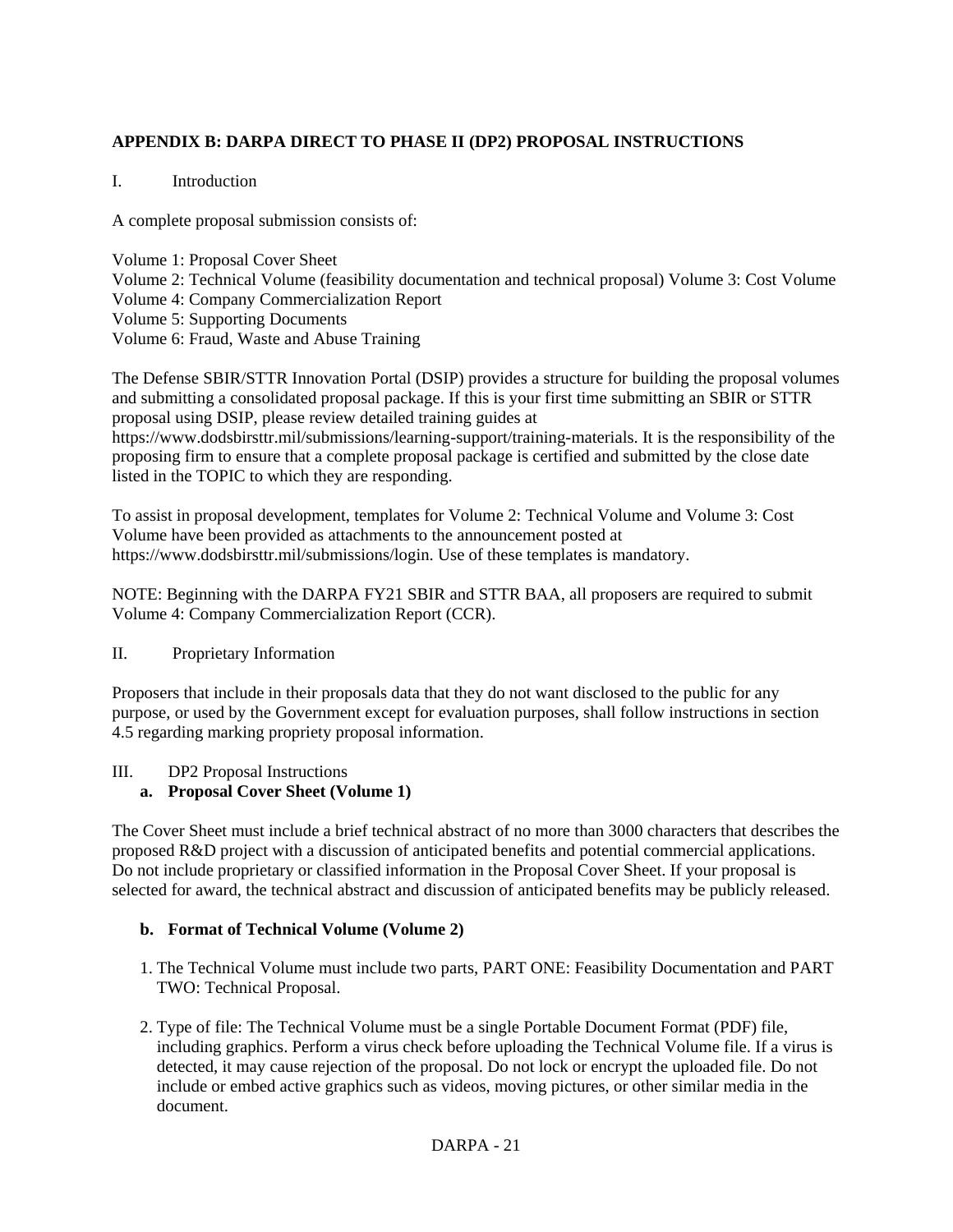- 3. Length: The length of each part of the technical volume (Feasibility Documentation and Technical Proposal) will be specified by the corresponding TOPIC. The Government will not consider pages in excess of the page count limitations.
- 4. Layout: Number all pages of your proposal consecutively. Font size should not be smaller than 10 point on standard 8-1/2" x 11" paper with one-inch margins. The header on each page of the Technical Volume should contain your company name, topic number, and proposal number assigned by DSIP when the Cover Sheet was created. The header may be included in the one-inch margin.

## **c. Content of the Technical Volume (Volume 2)**

PART ONE: Feasibility Documentation

- 1. Provide documentation to substantiate that the scientific and technical merit and feasibility described in the Phase I section of the TOPIC has been met and describe the potential commercial applications. Documentation should include all relevant information including, but not limited to: technical reports, test data, prototype designs/models, and performance goals/results.
- 2. Maximum page length for feasibility documentation will be specified by the TOPIC. If you have references, include a reference list or works cited list as the last page of the feasibility documentation. This will count towards the page limit.
- 3. Work submitted within the feasibility documentation must have been substantially performed by the proposer and/or the PI.
- 4. If technology in the feasibility documentation is subject to Intellectual Property (IP), the proposer must either own the IP, or must have obtained license rights to such technology prior to proposal submission, to enable it and its subcontractors to legally carry out the proposed work. Documentation of IP ownership or license rights shall be included in the Technical Volume of the proposal.
- 5. Include a one-page summary on Commercialization Potential addressing the following:
	- i. Does the company contain marketing expertise and, if not, how will that expertise be brought into the company?
	- ii. ii. Describe the potential for commercial (Government or private sector) application and the benefits expected to accrue from this commercialization.

DO NOT INCLUDE marketing material. Marketing material will NOT be evaluated.

### PART TWO: Technical Proposal

- 1. Significance of the Problem. Define the specific technical problem or opportunity addressed and its importance.
- 2. Phase II Technical Objectives. Enumerate the specific objectives of the Phase II work, and describe the technical approach and methods to be used in meeting these objectives.
- 3. Phase II Statement of Work. The statement of work should provide an explicit, detailed description of the Phase II approach, indicate what is planned, how and where the work will be carried out, a schedule of major events and the final product to be delivered. The methods planned to achieve each objective or task should be discussed explicitly and in detail. This section should be a substantial portion of the total proposal.
	- a. Human/Animal Use: Proposers proposing research involving human and/or animal use are encouraged to separate these tasks in the technical proposal and cost proposal in order to avoid potential delay of contract award.
	- b. Phase II Option Statement of Work (if applicable, specified in the corresponding TOPIC). The statement of work should provide an explicit, detailed description of the activities planned during the Phase II Option, if exercised. Include how and where the work will be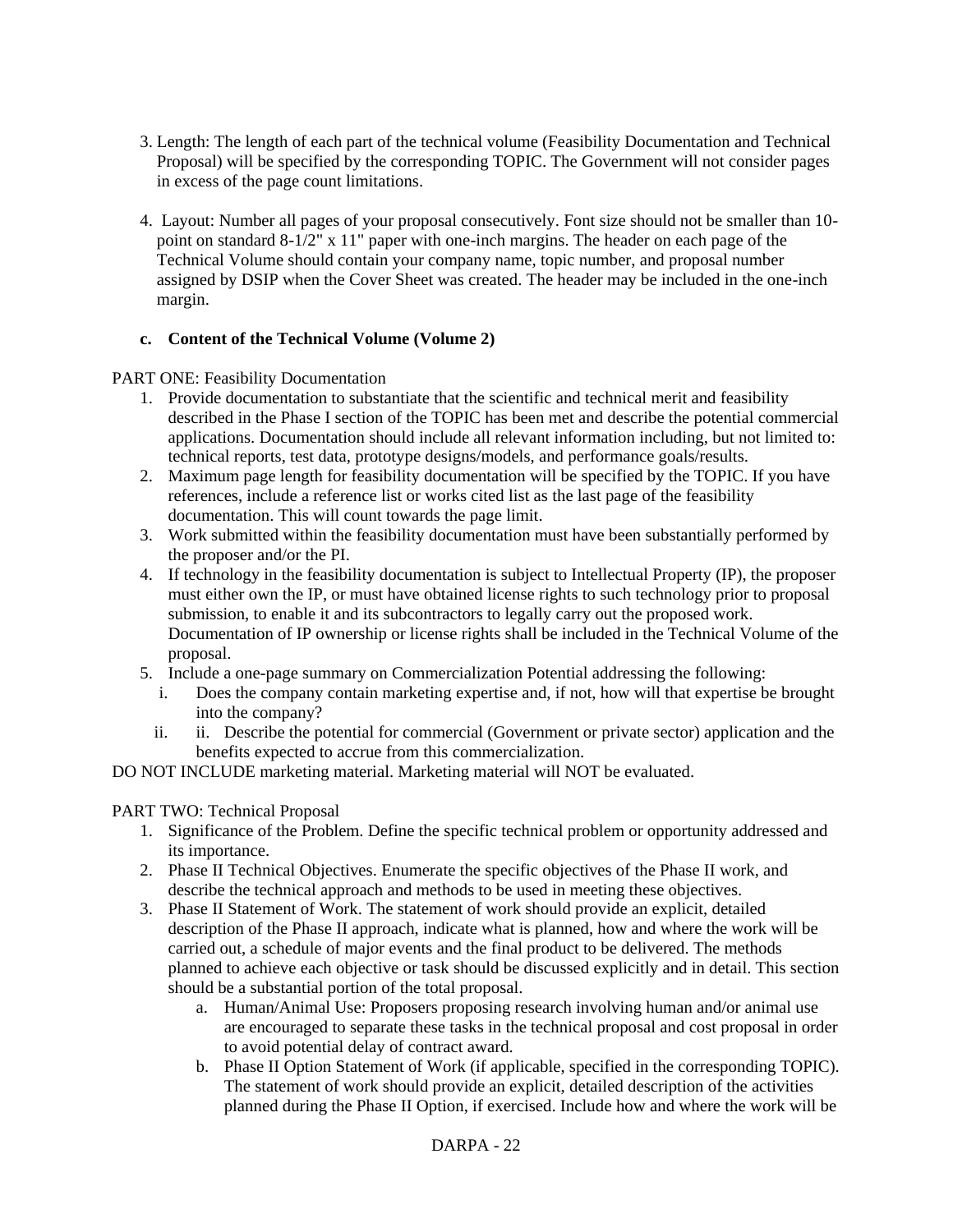carried out, a schedule of major events and the final product to be delivered. The methods planned to achieve each objective or task should be discussed explicitly and in detail.

- 4. Related Work. Describe significant activities directly related to the proposed effort, including any conducted by the PI, the proposer, consultants or others. Describe how these activities interface with the proposed project and discuss any planned coordination with outside sources. The proposal must persuade reviewers of the proposer's awareness of the state of the art in the specific topic. Describe previous work not directly related to the proposed effort but similar. Provide the following: (1) short description, (2) client for which work was performed (including individual to be contacted and phone number) and (3) date of completion.
- 5. Relationship with Future Research or Research and Development.
	- i. State the anticipated results of the proposed approach if the project is successful.
	- ii. Discuss the significance of the Phase II effort in providing a foundation for Phase III research and development or commercialization effort.
- 6. Key Personnel. Identify key personnel who will be involved in the Phase II effort including information on directly related education and experience. A concise resume of the PI, including a list of relevant publications (if any), must be included. All resumes count toward the page limitation. Identify any foreign nationals you expect to be involved on this project.
- 7. Foreign Citizens. Identify any foreign citizens or individuals holding dual citizenship expected to be involved on this project as a direct employee, subcontractor, or consultant. For these individuals, please specify their country of origin, the type of visa or work permit under which they are performing and an explanation of their anticipated level of involvement on this project. Refer to section 3.2 of this BAA for more information. Supplemental information provided in response to this paragraph will be protected in accordance with the Privacy Act (5 U.S.C. 552a), if applicable, and the Freedom of Information Act (5 U.S.C. 552(b)(6)).
- 8. Facilities/Equipment. Describe available instrumentation and physical facilities necessary to carry out the Phase II effort. Items of equipment to be purchased (as detailed in the cost proposal) shall be justified under this section. Also state whether or not the facilities where the proposed work will be performed meet environmental laws and regulations of federal, state (name) and local Governments for, but not limited to, the following groupings: airborne emissions, waterborne effluents, external radiation levels, outdoor noise, solid and bulk waste disposal practices and handling and storage of toxic and hazardous materials.
- 9. Subcontractors/Consultants. Involvement of a university or other subcontractors or consultants in the project may be appropriate. If such involvement is intended, it should be identified and described according to the Cost Breakdown Guidance. Please refer to section 3 of this BAA for detailed eligibility requirements as it pertains to the use of subcontractors/consultants.
- 10. Prior, Current or Pending Support of Similar Proposals or Awards. If a proposal submitted in response to this topic is substantially the same as another proposal that was funded, is now being funded, or is pending with another Federal Agency, or another or the same DoD Component, you must reveal this on the Proposal Cover Sheet and provide the following information:
	- a. Name and address of the Federal Agency(s) or DoD Component to which a proposal was submitted, will be submitted, or from which an award is expected or has been received.
	- b. Date of proposal submission or date of award.
	- c. Title of proposal.
	- d. Name and title of the PI for each proposal submitted or award received.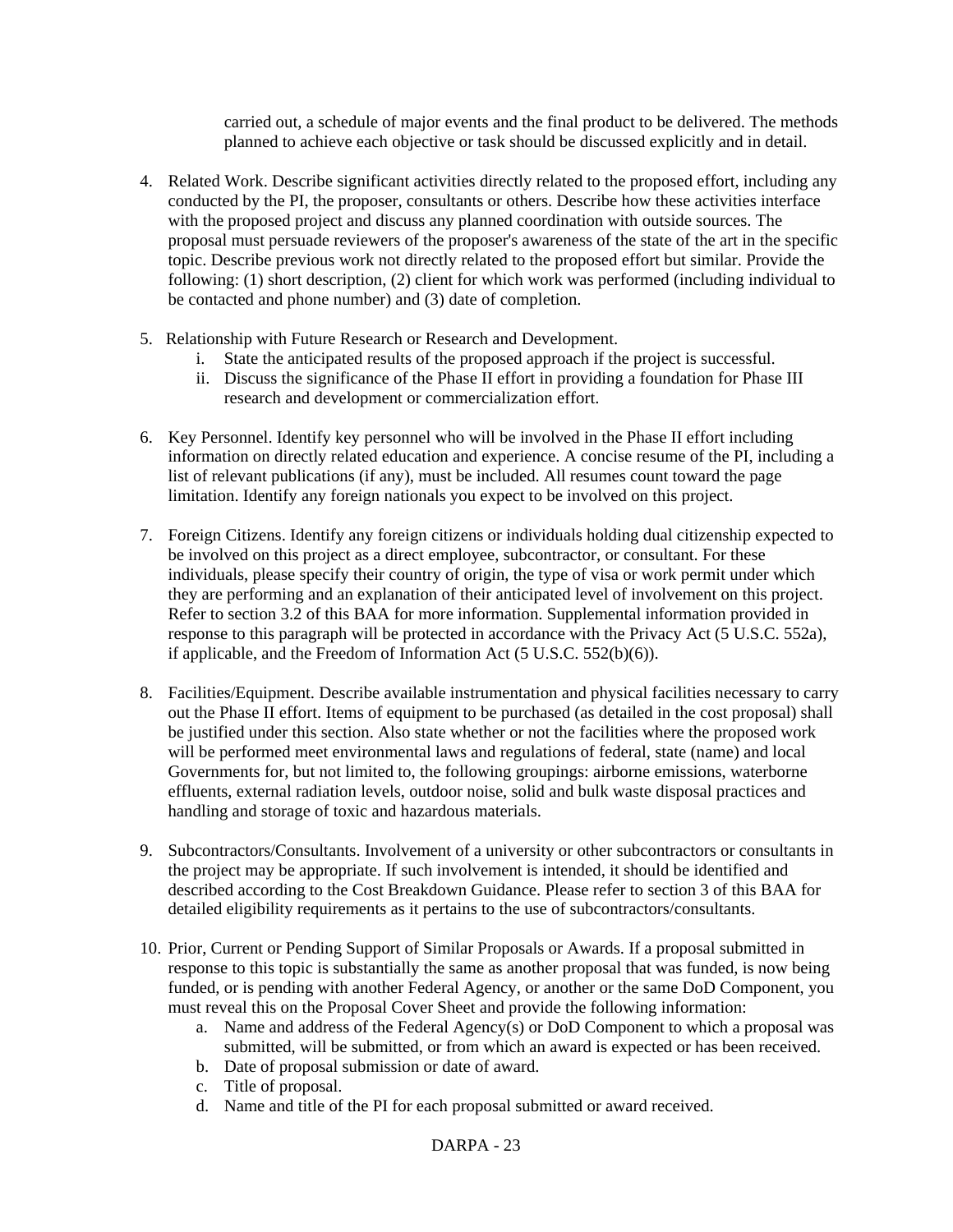- e. Title, number, and date of BAA(s) or solicitation(s) under which the proposal was submitted, will be submitted, or under which award is expected or has been received.
- f. If award was received, state contract number.
- g. Specify the applicable topics for each proposal submitted or award received.

Note: If this does not apply, state in the proposal "No prior, current, or pending support for proposed work."

11. Transition and Commercialization Strategy. DARPA is equally interested in dual use commercialization of SBIR/STTR projects that result in products sold to the U.S. military, the private sector market, or both. DARPA expects explicit discussion of key activities to achieve this result in the transition and commercialization strategy part of the proposal. The Technical Volume of each Direct to Phase II proposal must include a transition and commercialization strategy section. The Phase II transition and commercialization strategy shall not exceed 5 pages, and will NOT count against the proposal page limit.

Information contained in the commercialization strategy section will be used to determine suitability for participation in EEI. Selection for participation in EEI will be made independently following selection for SBIR/STTR award. Please refer to section 2.6 of this BAA for more information on the DARPA EEI and additional proposal requirements.

The transition and commercialization strategy should include the following elements:

- a. A summary of transition and commercialization activities conducted during Phase I, and the Technology Readiness Level (TRL) achieved. Discuss the market, competitive landscape, potential stakeholders and end-users, and how the preliminary transition and commercialization path or paths may evolve during the Phase II project. Describe key proposed technical milestones during Phase II that will advance the technology towards product such as: prototype development, laboratory and systems testing, integration, testing in operational environment, and demonstrations.
- b. Problem or Need Statement. Briefly describe what you know of the problem, need, or requirement, and its significance relevant to a Department of Defense application and/or a private sector application that the SBIR/STTR project results would address. Is there a broader societal need you are trying to address? Please describe.
- c. Description of Product(s) and/or System Application(s). Identify the commercial product(s) and/or DoD system(s), or system(s) under development, or potential new system(s). Identify the potential DoD end- users, Federal customers, and/or private sector customers who would likely use the technology.
- d. Business Model(s)/Procurement Mechanism(s). Discuss your current business model hypothesis for bringing the technology to market. Describe plans to license, partner, or self-produce your product. How do you plan to generate revenue? Describe the resources you expect will be needed to implement your business models. Discuss your plan and expected timeline to secure these resources. Understanding DARPA's goal of creating and sustaining a U.S. military advantage, describe how you intend to develop your product and supply chains to enable this differentiation.
- e. Target Market. Describe the market and addressable market for the innovation. Describe the customer sets you propose to target, their size, their growth rate, and the key reasons they would consider procuring the technology. Discuss the business economics and market drivers in the target industry. Describe competing technologies existent today on the market as well as those being developed in the lab. How has the market opportunity been validated? Describe the competition. How do you expect the competitive landscape may change by the time your product/service enters the market?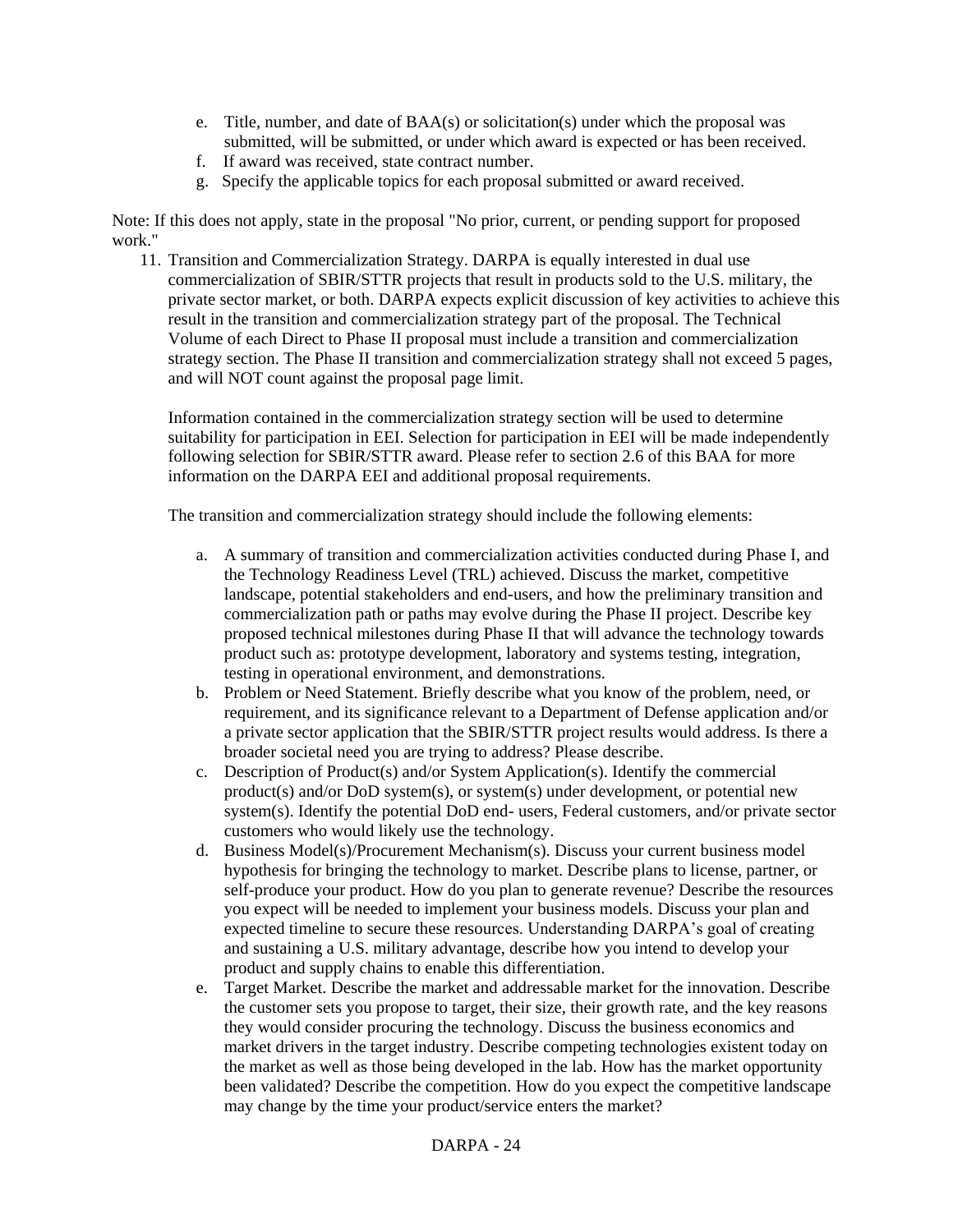- f. Funding Requirements. Describe your company's funding history. How much external financing have you raised? Describe your plans for future funding sources (internal, loan, angel, venture capital, etc.).
- g. Transition and Commercialization Risks. Describe the major technology, market and team risks associated with achieving successful transition of the DARPA funded technology. DARPA is not afraid to take risks but we want to ensure that our awardees clearly understand the risks in front of them. What are the key risks in bringing your innovation to market? What are actions you plan to undertake to mitigate these risks?
- h. Expertise/Qualifications of Team/Company Readiness. Describe the expertise and qualifications of your management, marketing/business development and technical team that will support the transition of the technology from the prototype to the commercial market and into government operational environments. Has this team previously taken similar products/services to market? If the present team does not have this needed expertise, how do you intend to obtain it? What is the financial history and health of your company (e.g., availability of cash, profitability, revenue growth, etc.)?
- i. Anticipated Transition and Commercialization Results. Include a schedule showing the anticipated quantitative transition and commercialization results from the Phase II project at one year after the start of Phase II, at the completion of Phase II, and after the completion of Phase II (i.e., amount of additional investment, sales revenue, etc.). After Phase II award, the company is required to report actual sales and investment data in its Company Commercialization Report at least annually.

Advocacy Letters (OPTIONAL)\* Feedback received from potential Commercial and/or DoD customers and other end-users regarding their interest in the technology to support their capability gaps. Advocacy letters that are faxed or e-mailed separately will NOT be accepted.

Letters of Intent/Commitment (OPTIONAL)\* Relationships established, feedback received, support and commitment for the technology with one or more of the following: Commercial customer, DoD PM/PEO, a Defense Prime, or vendor/supplier to the Primes and/or other vendors/suppliers identified as having a potential role in the integration of the technology into fielded systems/products or those under development. Letters of Intent/Commitment that are faxed or e- mailed separately will NOT be accepted.

\*Advocacy Letters and Letters of Intent/Commitment are optional, and should ONLY be submitted to substantiate any transition or commercialization claims made in the commercialization strategy. Please DO NOT submit these letters just for the sake of including them in your proposal. These letters DO NOT count against any page limit.

In accordance with section 3-209 of DOD 5500.7-R, Joint Ethics Regulation, letters from government personnel will NOT be considered during the evaluation process.

## **d. Format of Cost Volume (Volume 3)**

Proposers are required to use the Direct to Phase II – Volume 3: Cost Proposal Template (Excel Spreadsheet) provided as an attachment to this announcement. The Cost Volume (and supporting documentation) DOES NOT count toward the page limit of the Technical Volume.

## e. **Content of the Cost Volume (Volume 3)**

Some items in the Cost Breakdown Guidance below may not apply to the proposed project. If such is the case, there is no need to provide information on each and every item.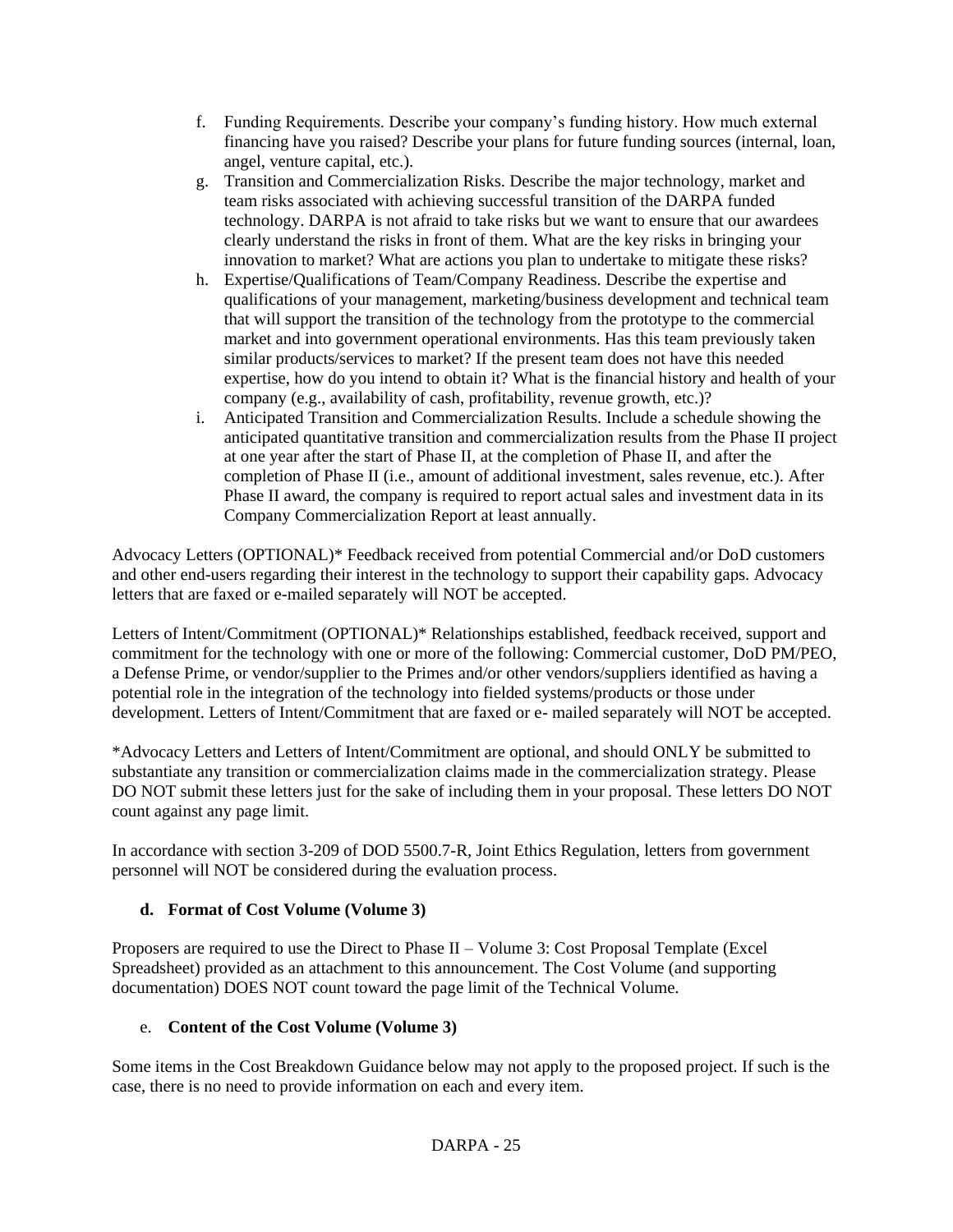ALL proposed costs should be accompanied by documentation to substantiate how the cost was derived. For example, if you proposed travel cost to attend a project-related meeting or conference, and used a travel website to compare flight costs, include a screen shot of the comparison. Similarly, if you proposed to purchase materials or equipment, and used the internet to search for the best source, include your market research for those items. You do not necessarily have to propose the cheapest item or supplier, but you should explain your decision to choose one item or supplier over another. It's important to provide enough information to allow contracting personnel to understand how the proposer plans to use the requested funds. If selected for award, failure to include the documentation with your proposal will delay contract negotiation, and the proposer will be asked to submit the necessary documentation to the Contracting Officer to substantiate costs (e.g., cost estimates for equipment, materials, and consultants or subcontractors). It is important to respond as quickly as possible to the Contracting Officer's request for documentation.

Cost Breakdown Guidance:

- 1. List all key personnel by name as well as by number of hours dedicated to the project as direct labor. Special tooling and test equipment and material cost may be included. The inclusion of equipment and material will be carefully reviewed relative to need and appropriateness for the work proposed. The purchase of special tooling and test equipment must, in the opinion of the Contracting Officer, be advantageous to the Government and should be related directly to the specific topic. These may include such items as innovative instrumentation and/or automatic test equipment. Title to property furnished by the Government or acquired with Government funds will be vested with DARPA; unless it is determined that transfer of title to the contractor would be more cost effective than recovery of the equipment by the DARPA.
- 2. Cost for travel funds must be justified and related to the needs of the project.
- 3. Cost sharing is permitted for proposals under this announcement; however, cost sharing is not required nor will it be an evaluation factor in the consideration of a proposal.
- 4. All subcontractor costs and consultant costs must be detailed at the same level as prime contractor costs in regard to labor, travel, equipment, etc. Provide detailed substantiation of subcontractor costs in your cost proposal. Enter this information in the Explanatory Material section of the online cost proposal form. The Supporting Documents Volume (Volume 5) may be used if additional space is needed.

For more information about cost proposals and accounting standards, see the DCAA publication titled "Audit Process Overview – Information for Contractors" available at: http://www.dcaa.mil.

# **f. Company Commercialization Report (Volume 4)**

The Company Commercialization Report (CCR) allows companies to report funding outcomes resulting from prior SBIR and STTR awards. The Company Commercialization Report (CCR) is required for Phase I and Direct to Phase II proposals. Please refer to the DoD STTR Program BAA for full details on this requirement. Information contained in the CCR will not be considered by DARPA during proposal evaluations.

## **g. Supporting Documents (Volume 5)**

In addition to required DoD documentation and certifications, small businesses may also submit additional documentation to support the Technical Volume (Volume 2) and the Cost Volume (Volume 3) in Volume 5.

## **h. Fraud Waste and Abuse (Volume 6)**